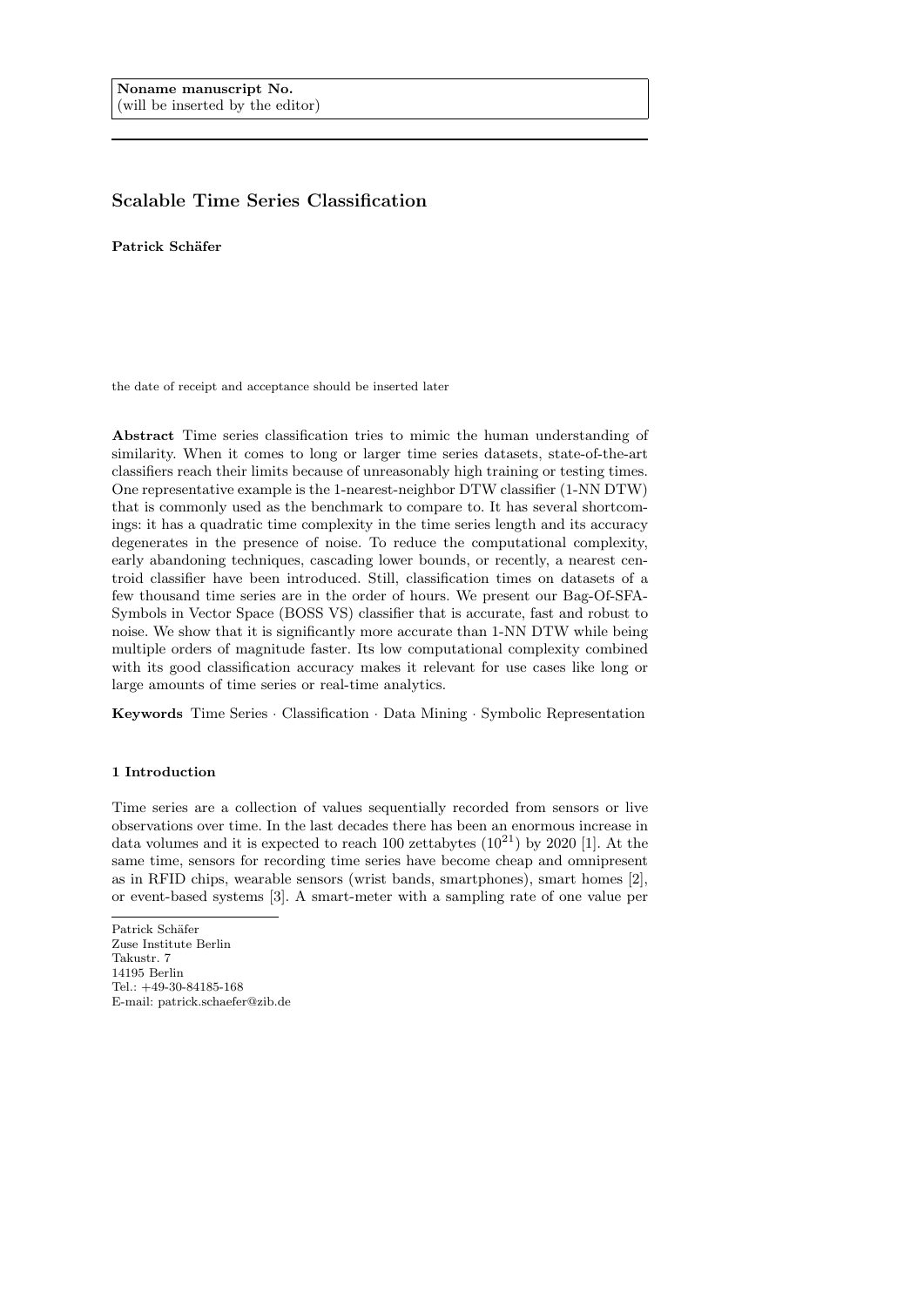|                        | Train Complexity         | Test Complexity |             | Accuracy |
|------------------------|--------------------------|-----------------|-------------|----------|
|                        |                          | lower bound     | upper bound |          |
| $1-NN$ ED $[4]$        |                          | $\Omega(n+N)$   | O(Nn)       |          |
| Shapelets $[5,6,7]$    | $O(N^2n^3)$ to $O(Nn^2)$ |                 | O(n)        | $+/++$   |
| $1-NN$ DTW $[8,4]$     |                          | $\Omega(n^2+N)$ | $O(Nn^2)$   | $^{+}$   |
| 1-NN DTW CV $[8,4]$    | $O(N^2n^2)$              | $\Omega(nr+N)$  | O(Nnr)      | $^{+}$   |
| <b>SVM</b>             | $O(N^2n)$ to $O(N^3n)$   |                 | O(n)        | $^{+}$   |
| Shotgun Classifier [9] | $O(N^2n^3)$              | $\Omega(n^2+N)$ | $O(Nn^2)$   | $^{+}$   |
| Ensemble PROP [10]     | $O(N^2n^2)$              |                 | $O(Nn^2)$   | $++$     |
| Ensemble COTE [11]     | $O(N^2n^4)$              |                 | $O(Nn^2)$   | $++$     |
| 1-NN BOSS [12]         | $O(N^2n^2)$              | $\Omega(n+N)$   | O(Nn)       | $++$     |
| 1-NN BOSS VS           | $O(Nn^{\frac{3}{2}})$    |                 | O(n)        | $^+$     |

**Table 1** Computational complexity (upper  $O(...)$  and lower bounds  $\Omega(...)$ ) of state-of-the-art classifiers for n=length, N=number of time series, r=warping window constraint.

minute records more than 0.5 million values a year. Given a company with millions of customers, this accounts for trillions  $(10^{12})$  of measurements. A goal is to extract hidden knowledge from that raw data.

The availability of the UCR time series benchmark datasets [13] has led to a wealth of time series classification algorithms. The *classification accuracy* has been the key metric to evaluate new time series classification methods [10,14]. The use of the UCR datasets has led to unreasonable high computation complexities (Table 1), as the largest datasets contain only a few thousand time series of a few thousand values length. A key challenge is to provide scalability in classification times with high accuracy. Common classifiers are 1-Nearest Neighbor Dynamic Time Warping (1-NN DTW), the 1-NN Euclidean Distance (1-NN ED) or most recently our noise robust 1-NN Bag-of-SFA-Symbols (1-NN BOSS) classifier [12]. The 1-NN DTW classifier is commonly used as the benchmark to compare to [14, 10].

Figure 12 shows for each state-of-the-art classifier the total wall-time on 91 public time series datasets using a single CPU core. The datasets are ordered by increasing time series length. In total the datasets account for roughly  $N =$ 50000 train and  $N = 100000$  test time series. The 1-NN DTW classifier with a warping window constraint (1-NN DTW CV) takes more than 2000 CPU hours until completion, when using the state-of-the-art implementation [4]. 1-NN DTW finishes within 80 CPU hours and it does not require training. The 1-NN BOSS classifier [12] finishes after roughly 97 CPU hours. Our 1-NN Bag-Of-SFA-Symbols in Vector Space (1-NN BOSS VS) classifier takes roughly 7 CPU hours, which is one to three orders of magnitude faster. These empirical results confirm the computational complexities in Table 1. To put a factor of  $10<sup>3</sup>$  into relation: we can run 1-NN DTW CV on a cluster of 4000 cores for one day [8], or spent one to two days with 1-NN BOSS VS on commodity hardware and a 4 core CPU, resulting in a similar or better classification accuracy.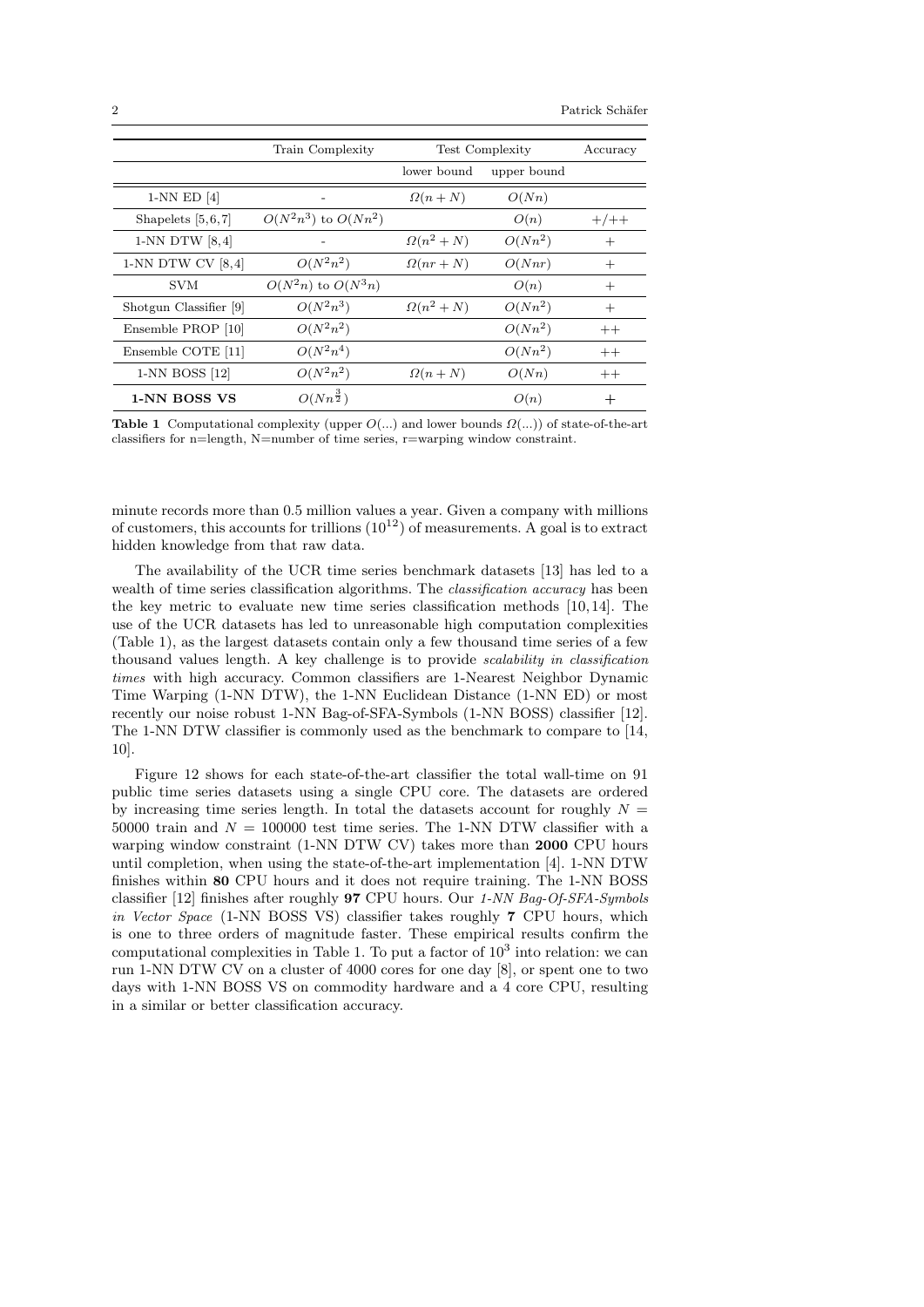

Fig. 1 Cumulative runtime on 91 time series datasets (Table 2) using a single CPU core. The datasets are ordered by increasing time series length.

In our previous work we introduced the Bag-Of-SFA-Symbols (BOSS) model [12]. It combines the string representation and noise tolerance of the Symbolic Fourier Approximation (SFA) [15] representation with the bag-of-words model. First, subsequences are extracted from a time series. Next, the SFA transformation is applied to each subsequence resulting in a string (SFA word) for each subsequence. The BOSS model is a histogram over these SFA words and thus describes the structure of a time series. It offers a very high classification accuracy. Its computational complexity limits its utility for large datasets.

In this work we address the scalability in classification times while maintaining high accuracy with robustness to noise. The Bag-Of-SFA-Symbols in Vector Space (BOSS VS) model extends the BOSS model by a compact representation of classes instead of time series. It uses the term frequency - inverse document frequency (tf-idf) model, which is built for each class. This significantly reduces the computational complexity, highlights characteristic SFA words, and has an additional noise reducing effect. We significantly reduce the parameter space to improve train times. Our 1-NN BOSS VS is (a) significantly more accurate than the benchmark 1-NN DTW classifier with or without a warping window constraint, and (b) multiple orders of magnitude faster than the most accurate state-of-the-art classifiers. Our contributions are as follows:

- This is the first work that compares state-of-the-art classifiers regarding classification times.
- We present the background of the SFA representation and the BOSS model in Section 2.
- We present the 1-NN BOSS VS model that combines the noise tolerance of the BOSS model with fast train and test times due to the use of the vector space model in Section 3.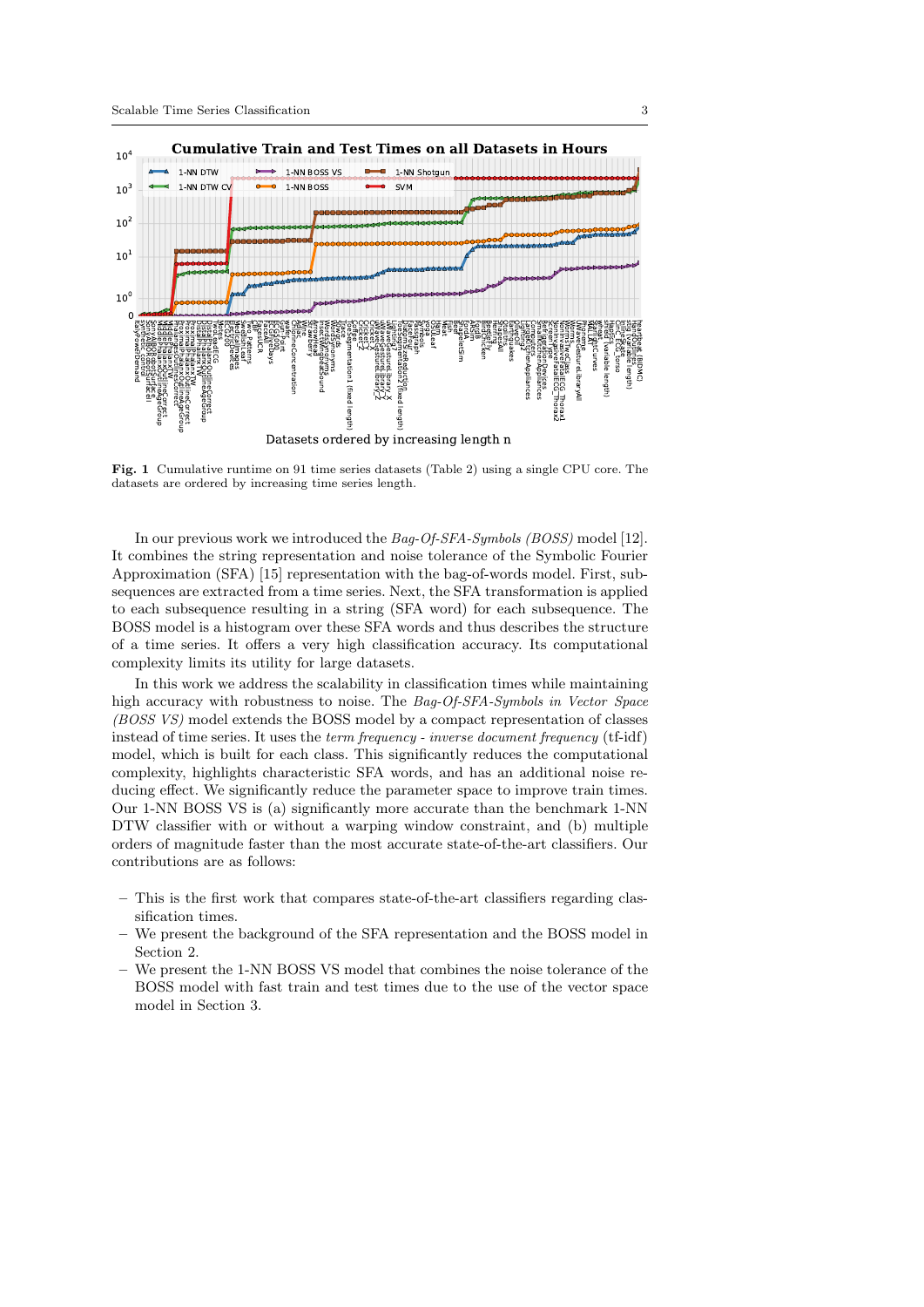- We present case studies which underline that our BOSS VS classifier is orders of magnitude faster than state-of-the-art classifiers in Section 5.1.
- We present an exhaustive study using 91 time series datasets, which shows that our 1-NN BOSS VS classifier is significantly more accurate than 1-NN DTW, while being up to 4 orders of magnitude faster than state-of-the-art (Section 5.2). The 1-NN BOSS VS classifier is among the most accurate classifiers in our experiments.
- Finally, we show the impact of our design decisions to the BOSS VS model (Section 5.3).

### 2 Background and Related Work

#### 2.1 Definitions

A time series is a sequence of  $n \in \mathbb{N}$  real values, which are recorded over time (the time stamps are omitted):

$$
T = (t_1, \dots, t_n) \tag{1}
$$

This time series is split into a set of subsequences, named windows hereafter, using a windowing function.

**Definition 1** Windowing: A time series  $T = (t_1, \ldots, t_n)$  of length n is split into fixed-size windows  $S_{i;w} = (t_i, \ldots, t_{i+w-1})$  of length w using a windowing function. Two consecutive windows at offset i and  $i + 1$  overlap in  $w - 1$  positions:

$$
windows(T, w) = \left\{ \underbrace{S_{1;w}}_{(t_1, \ldots, t_w)} \underbrace{S_{2;w}}_{(t_2, \ldots, t_{w+1})}, S_{n-w+1;w} \right\} \tag{2}
$$

To obtain a consistent scale and vertical alignment (offset and amplitude invariance), each window is typically z-normalized by subtracting its mean and dividing it by its standard deviation.

### 2.2 From Real Values to Words

The Symbolic Fourier Approximation (SFA) [15] is a symbolic representation of time series. That is, a real-valued time series is represented by a sequence of symbols, named SFA word, using a finite alphabet of symbols. The SFA transformation aims at:

- Noise removal: Rapidly changing sections of a signal are often associated with noise. The SFA word length determines the number of Fourier coefficients and thereby the bandwidth of the low-pass filter.
- String representation: It allows for string algorithms like the bag of words to be used. The size of the quantization alphabet has an additional noise reducing effect.
- Frequency domain: We can choose an arbitrary subset of Fourier coefficients without recalculating the Fourier transform. Adding Fourier coefficients to an SFA word adds details and reduces the reconstruction error between the transformed and the original time series.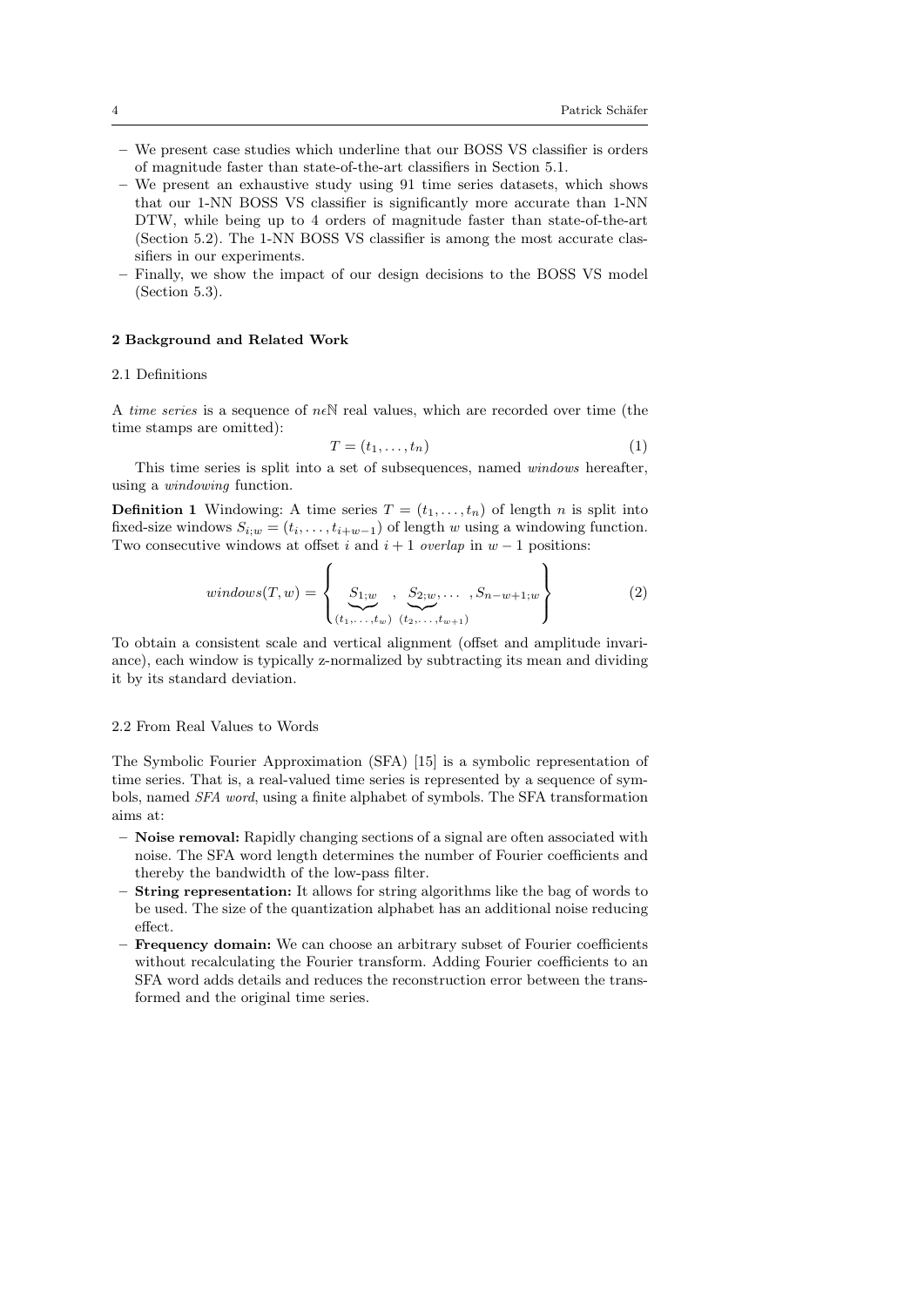

Fig. 2 SFA: A time series is (a) approximated (low-pass filtered) using DFT and (b) quantized using MCB resulting in the SFA word DAAC. [12,15]

2.3 Symbolic Fourier Approximation (SFA)

SFA has two parameters (Figure 2):

- The SFA word length  $l \in \mathbb{N}$  represents the number of Fourier coefficients for approximation. Commonly, the first Fourier coefficients are used. A smaller SFA word length correlates to stronger noise reduction by using less Fourier coefficients.
- The SFA alphabet size  $c \in \mathbb{N}$  is used for quantization. A smaller alphabet size results in stronger noise reduction.

The *approximation step* aims at representing a time series of length n by a transformed signal of reduced length l. Higher order Fourier coefficients represent rapid changes like dropouts or noise in a signal. The signal is low-pass filtered by using the first  $\frac{l}{2} \ll n$  Fourier coefficients. *Quantization* adds to noise reduction by dividing the frequency domain into frequency bins and mapping a Fourier coefficient to its bin. In essence MCB quantization determines equi-depth bins to map the real and imaginary part of the Fourier coefficients separately to symbols. As part of MCB a separate histogram for each real and imaginary part is built using all train samples. The histograms are then partitioned using equi-depth binning. Figure 2 bottom right illustrates the SFA transformation. A time series is transformed using DFT resulting in a vector of real values  $(1.89, -4.73, -4.89, 0.56)$ . The vector is quantized to the SFA word DAAC using the precomputed MCB bins.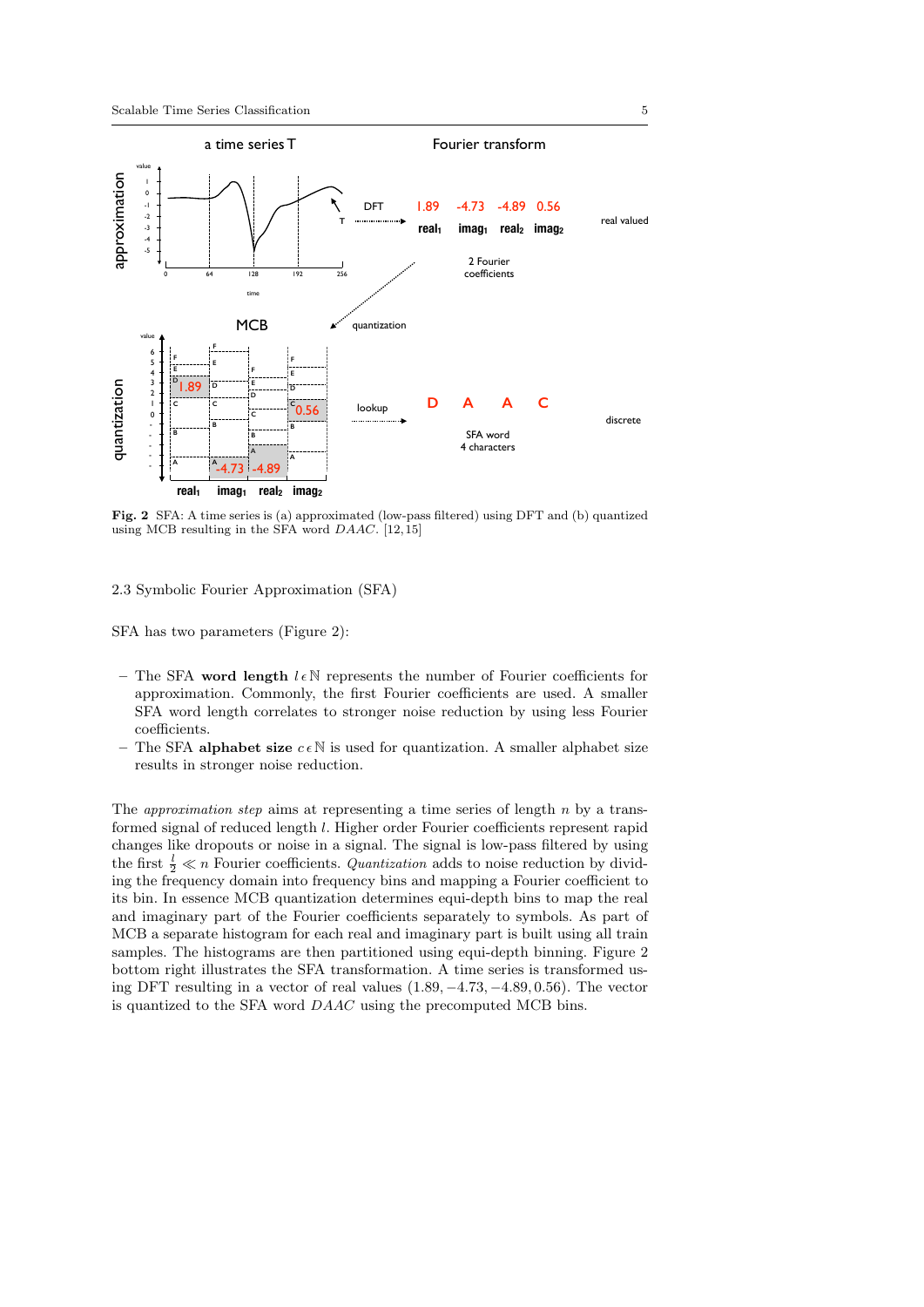

Fig. 3 The BOSS model [12] is extracted from a sample time series using word length 3 and 4 symbols (a-d). The black SFA words are skipped due to numerosity reduction.

### Algorithm 1 The BOSS transformation.

```
1 map<String, int> BOSSTransform (TimeSeries sample, int w, int l, int c, bool
           mean )
2        map<String , int> histogram  =  []<br>3        for   TimeSeries  window  in   sliding_windows(sample,w)
4 String word = SFA (window, l, c, mean)<br>5 if word != lastWord // numerosity
          if word != last Word // numerosity reduction
6 16 word = lastWord // numerosity reduced<br>6 histogram [word]++ // increase counts
7 last Word = word<br>8 return histogram
       return histogram
```
### 2.4 The Bag-of-SFA-Symbols (BOSS) Model

The BOSS model describes each time series as an unordered set of windows (subsequences) using SFA words. It has four parameters (Figure 3):

- The window length  $w \in \mathbb{N}$ : Represents the length of the windows.
- **Mean normalization** means  $[true, false]$ : Set to true for offset invariance.
- The two SFA parameters word length  $l\in\mathbb{N}$  and alphabet size  $c\in\mathbb{N}$ : Used for low-pass filtering and the string representation.

The BOSS model (Algorithm 1) transforms a time series into an unordered set of SFA words. Using an unordered set provides invariance to the horizontal alignment of the substructure contained in the time series (phase shift  $+$  local scaling invariances). First, sliding windows of length  $w$  are extracted (line 3). Intuitively w roughly represents the size of the characteristic patterns within a time series.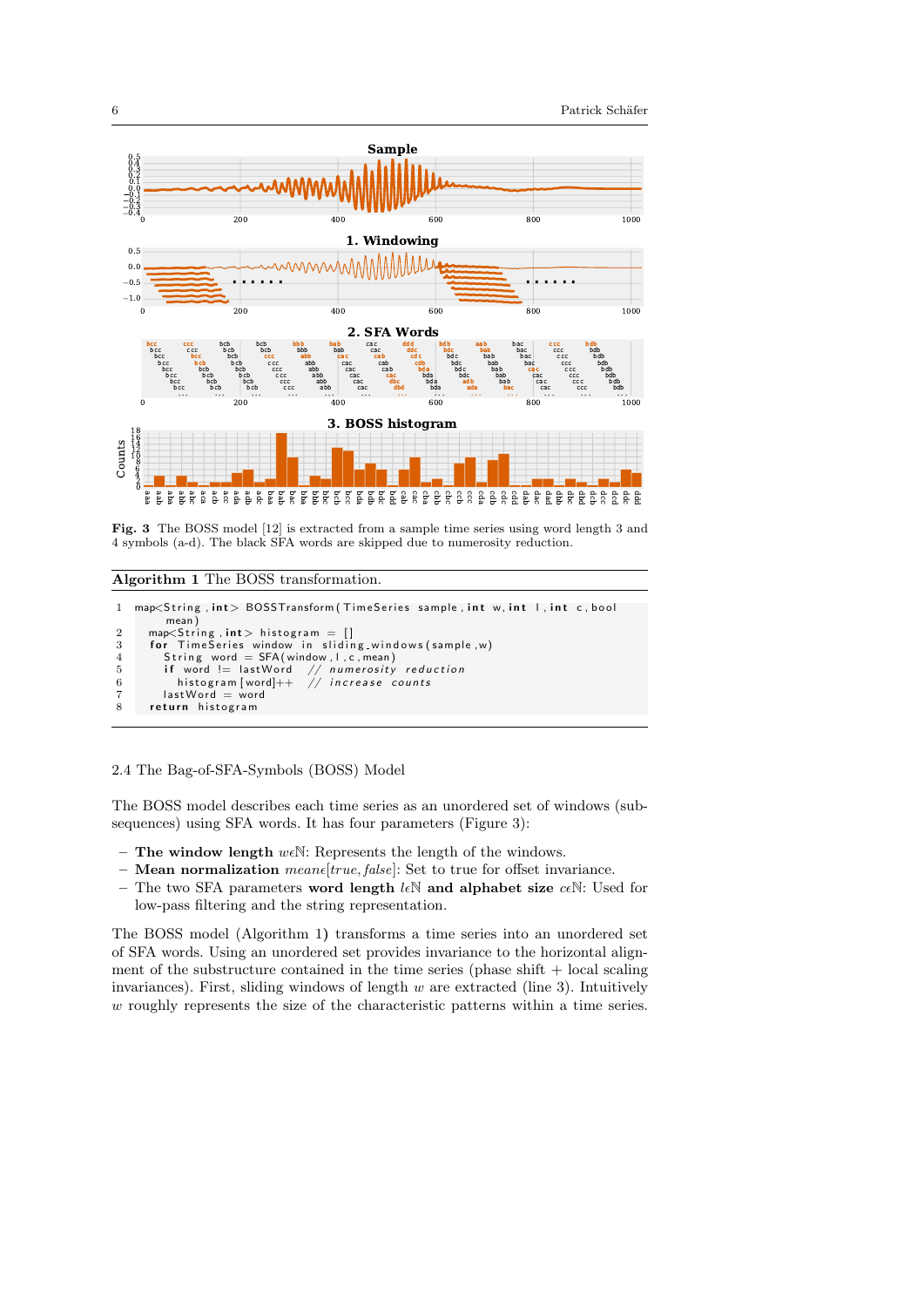

Fig. 4 For SAX (top), we (a) have to recalculate all symbols (mean values), or (b) drop the rear part of the time series when changing the word length l. For SFA (bottom), the symbols (Fourier coefficients) of a smaller word length are always a prefix of the larger word lengths.

Each sliding window is normalized to have a standard deviation of 1 to obtain amplitude invariance. The parameter mean determines if the mean value is to be subtracted from each sliding window to obtain offset invariance. For example, heartbeats should be compared using a common baseline (mean=true) but the pitch of a bird sound can be significant for the species (mean=false). Finally, the SFA transformation is applied to each real-valued sliding window with a length l and an alphabet size c (line 4). In stable sections of a signal, the SFA words of two neighboring sliding windows are very likely to be identical. Thus, the first occurrence of an SFA word is counted and all duplicates are ignored until a new SFA word is detected (line 6). This is called numerosity reduction [16, 17].

**Definition 2** Bag-Of-SFA-Symbols (BOSS): Given are a time series  $T$ , and the SFA transformations  $SFAs(T) = \{SFA(S) | S \in windows(T, w, 1) \}$  of the sliding windows. The BOSS histogram (BOSS model)  $B: \Sigma^l \to \mathbb{N}$  is a function of the SFA word space  $\mathcal{Z}^l$  to the natural numbers. The number represents the occurrences of an SFA word within  $SFAs(T)$  counted after numerosity reduction.

### 2.5 Related Work

Classical data mining algorithms like SVMs, decision trees, rotation, random forests, or Naive Bayes have been used in the context of time series [18]. However, these did not perform better than the 1-NN DTW classifier, which is commonly used as the benchmark to compare to  $[10, 14]$ . Its computational complexity is  $O(Nn^2)$  for dataset size N and time series length n. The best case computational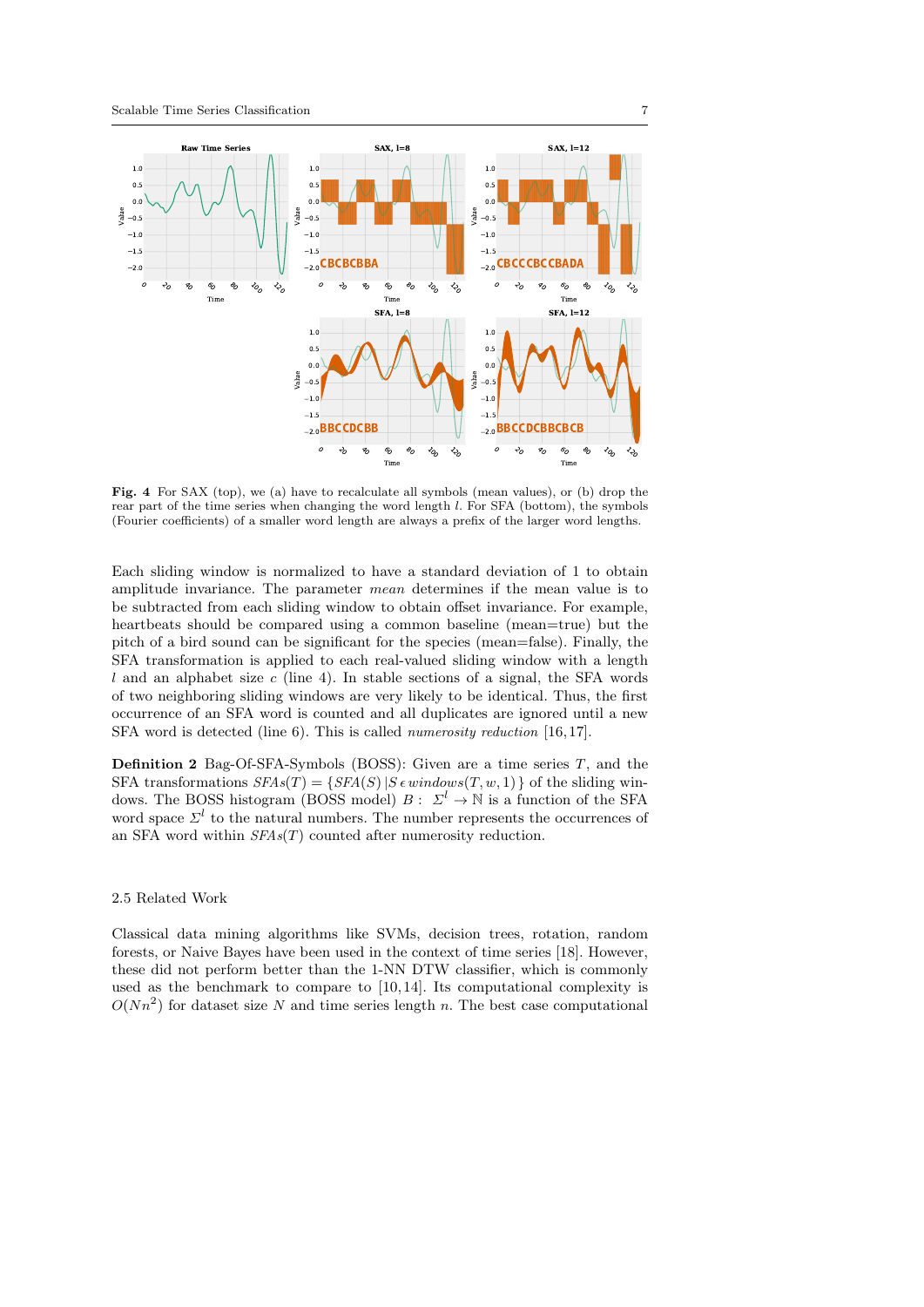complexity has been reduced by the use of early abandoning techniques and cascading lower bounds to prune off unpromising candidates in the UCR suite [4]. These lower bounds have constant to linear time to compute with an increasing tightness of lower bounds. Most recently a 1-NN DTW nearest centroid classifier has been presented [19] to reduce the test complexity of 1-NN DTW to  $O(n)$  at the cost of an excessive training complexity. The 1-NN DTW CV classifier sets a warping window constraint through cross-validation. This reduces the test complexity to  $O(Nnr)$  for warping window constraint  $\frac{1}{100} \leq r \leq 1$ , at the cost of an excessive train complexity of  $O(N^2n^2)$ .

Shapelet classifiers [5,6] extract representative variable-length subsequences from time series and use a decision tree for classification. These classifiers have a high computational complexity for training of  $O(N^2n^3)$  [5] to  $O(Nn^2)$  [6]. The 1-NN Shotgun classifier [9] divides the query into disjoint subsequences and slides each query window over the sample to find the position that minimizes the Euclidean distance. The Shotgun classifier has a high  $O(N^2n^3)$  complexity for training. Both, Shapelet and the Shotgun Classifier are based on the Euclidean distance and are therefore sensitive to noisy data. Learning Shapelets (LS) [7] consider the Shapelets to be parameters to be optimized, rather than extracting the candidate Shapelets from the training dataset. It can generate arbitrary Shapelets, that build a hyperplane for classification.

Our previously published BOSS model [12] is based on the Symbolic Fourier Approximation (SFA) [15] and the bag-of-words model. SFA is a symbolic representation of time series like Symbolic Aggregate approXimation (SAX) [17]. Unlike SAX, which uses mean values (PAA) to approximate a time series, SFA uses DFT coefficients. Both, have a noise canceling effect. The resolution of SFA can be dynamically adapted by choosing any arbitrary subset of Fourier coefficients without recalculating the DFT of a time series (Figure 4). In contrast, mean values have to be recalculated when changing the resolution - i.e. from weekly to monthly mean values. The computational complexity limits its utility for large or long datasets.

The bag-of-patterns (BOP) model [16] is the closest to the BOSS model. BOP extracts substructures as higher-level features of a time series. BOP transforms these substructures using SAX for quantization and the Euclidean distance as similarity metric. SAX-VSM [20] is the successor of the BOP model. It extends the BOP model by the use of the *tf-idf* weighing of the bags and Cosine similarity as similarity metric. It uses one bag of words for each class, instead of one bag for each sample. SAX-VSM has a huge parameter space of  $O(n^2)$  parameters and has to recalculate all SAX coefficients for each new set of parameter. This results in an unreasonably high train time of  $O(Nn^3)$ . The bag-of-features framework (TSBF) [21] extracts random subsequences at random lengths from a time series and builds a supervised codebook generated from a random forest classifier. Its computational complexity relates to the complexity of the random forest classifier and the number of time series subsequences extracted.

Ensemble classifiers utilize other classifiers. These have the computational complexity of the slowest used classifier, as these have to train and run all classifiers to predict a label. The Elastic Ensemble (PROP) classifier [10] builds an ensemble of 11 classifiers including 1-NN DTW CV, 1-NN DTW, 1-NN LCSS, 1-NN ED, Shapelets, etc. The COTE ensemble [11] classifier is based on an ensemble of 35 classifiers and feature extraction techniques. It maximizes the classification accuracy at the cost of an enormous computational complexity.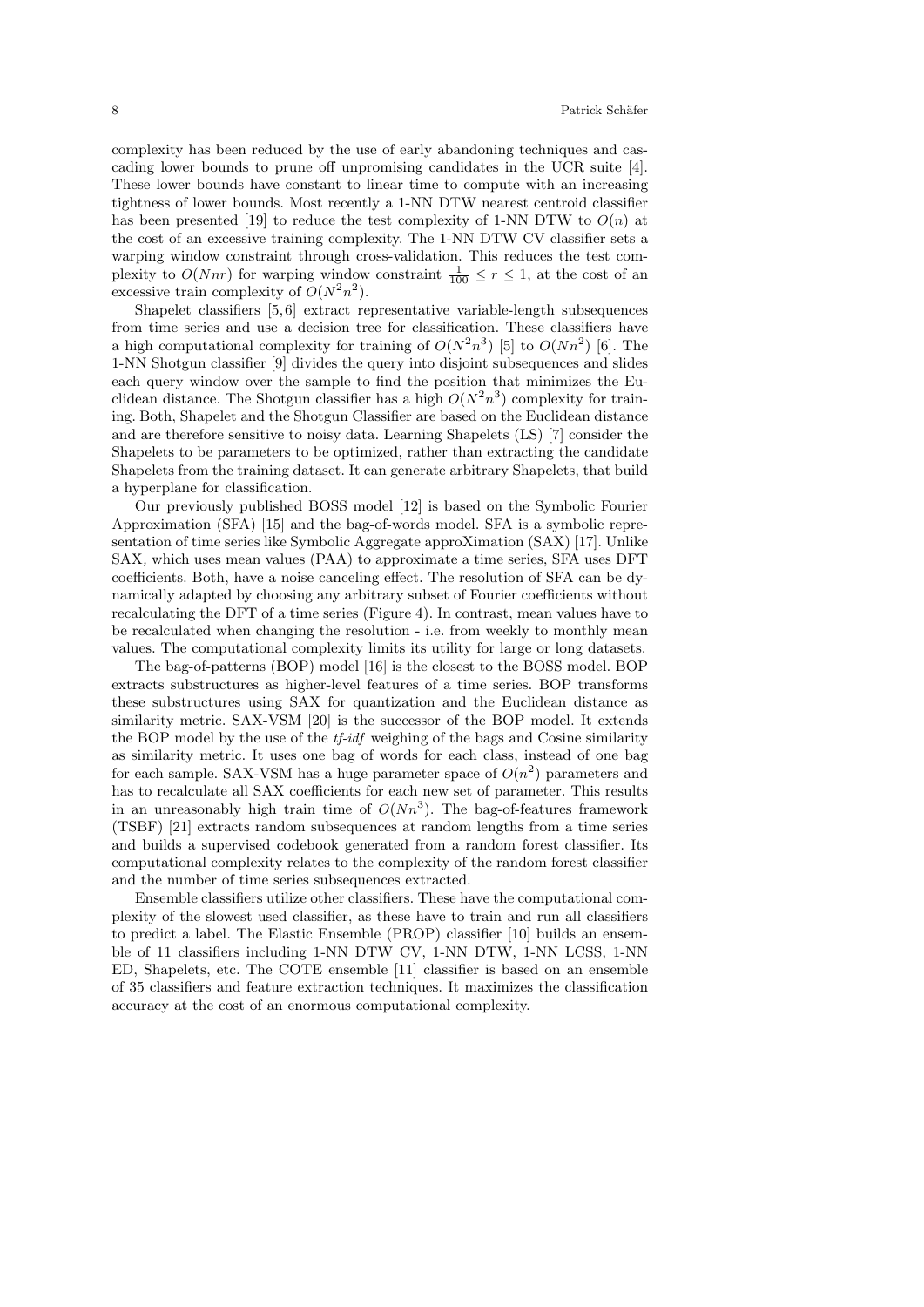

Fig. 5 From a time series to the BOSS VS model.

Time series bitmaps [22] are a time series representation. First, subsequences are extracted and transformed using SAX. This first step is equivalent to the BOP model. Next, even smaller sub-words are extracted from each SAX word. The counts of sub-words are arranged in a grid. Like BOP, SAX-VSM and the BOSS model it applies noise reduction and is suited for long time series. The approach differs from the others as it counts sub-words rather than directly using the count of words. Bitmaps have been used as a visualization tool, but also for anomaly detection, clustering and classification on two long time series datasets. We focus on classification. For the two datasets used in [22] our 1-NN BOSS VS achieves a perfect 100% classification accuracy. The count of sub-words is not applicable to the BOSS VS model, as each Fourier coefficient corresponds to a specific frequency and cannot be reordered arbitrarily.

In contrast our 1-NN BOSS VS has a small parameter space with just  $O(\sqrt{n})$ parameters, leading to very low train times, and uses a compact representation of classes, leading to a low test complexity of just  $O(n)$ . Its accuracy is very competitive when compared to state of the art.

### 3 The BOSS in Vector Space: A Noise-Robust Similarity Model for Long and Large Time Series Datasets

### 3.1 Motivation

The BOSS VS model combines the BOSS model with the vector space model. The vector space model has first been introduced for representing text documents as vectors of keywords. The Cosine similarity is used to compare the similarity of documents. Since then it has been applied to other domains like audio [23] or time series retrieval [16, 20]. In the vector space model the *term frequency inverse* document frequency (tf-idf) model is often used [24]. The term frequency refers to the occurrence of words in a document. The tf-idf measure is used to weigh the term frequencies in the vector to give a higher weight to representative terms (words) of a class. In our model the term is an SFA word and a document corresponds to a time series.

Figure 5 illustrates the BOSS VS model: First, a time series is transformed to its BOSS model (Section 2.4). Next, a tf-idf vector is computed for each class label, as opposed to each time series. The tf-idf vector serves as a model for each class. It has several advantages: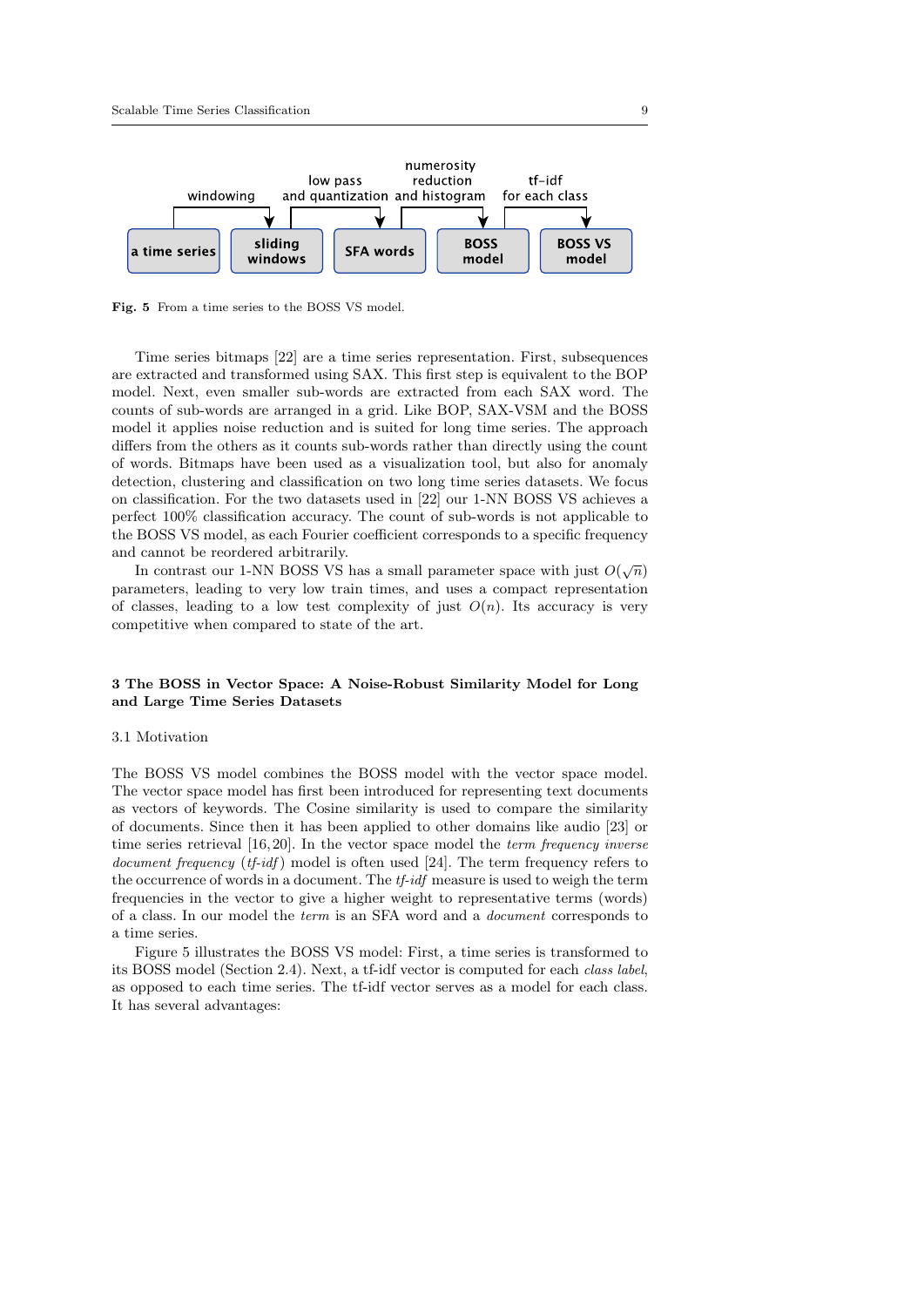

Fig. 6 Columns from left to right: The SFA word frequencies are stored in the BOSS histograms for each time series (center). Next, the tf-idf vectors are constructed for each class (right).

- 1. It is suited for long time series as it extracts subsequences and compares two time series based on their structural similarity;
- 2. It applies noise reduction by the use of SFA;
- 3. It provides invariances to phase shifts, local scaling, offsets, amplitudes, and occlusions;
- 4. It is fast as it uses a compact representation of classes instead of time series. It thereby minimizes the influence of erroneous and extraneous data within a single time series, and significantly reduces the computational complexity;
- 5. SFA words that occur frequently across all classes are given a lower idf weight. This adds to the occlusion invariance and has a noise reducing effect.

Properties (1) to (3) were introduced with the BOSS model [12]. The BOSS VS model adds properties (4) and (5) to the BOSS model.

# 3.2 The BOSS VS Model

Our BOSS VS model (Figure 6) has the same four parameters as the BOSS model:

- The window length  $w \in \mathbb{N}$ : Represents the size of the substructures.
- Mean normalization mean  $\epsilon$  [true, false]: Set to true for offset invariance.
- The **SFA word length**  $l \in \mathbb{N}$  and alphabet size  $c \in \mathbb{N}$ : Used for low-pass filtering and the string representation.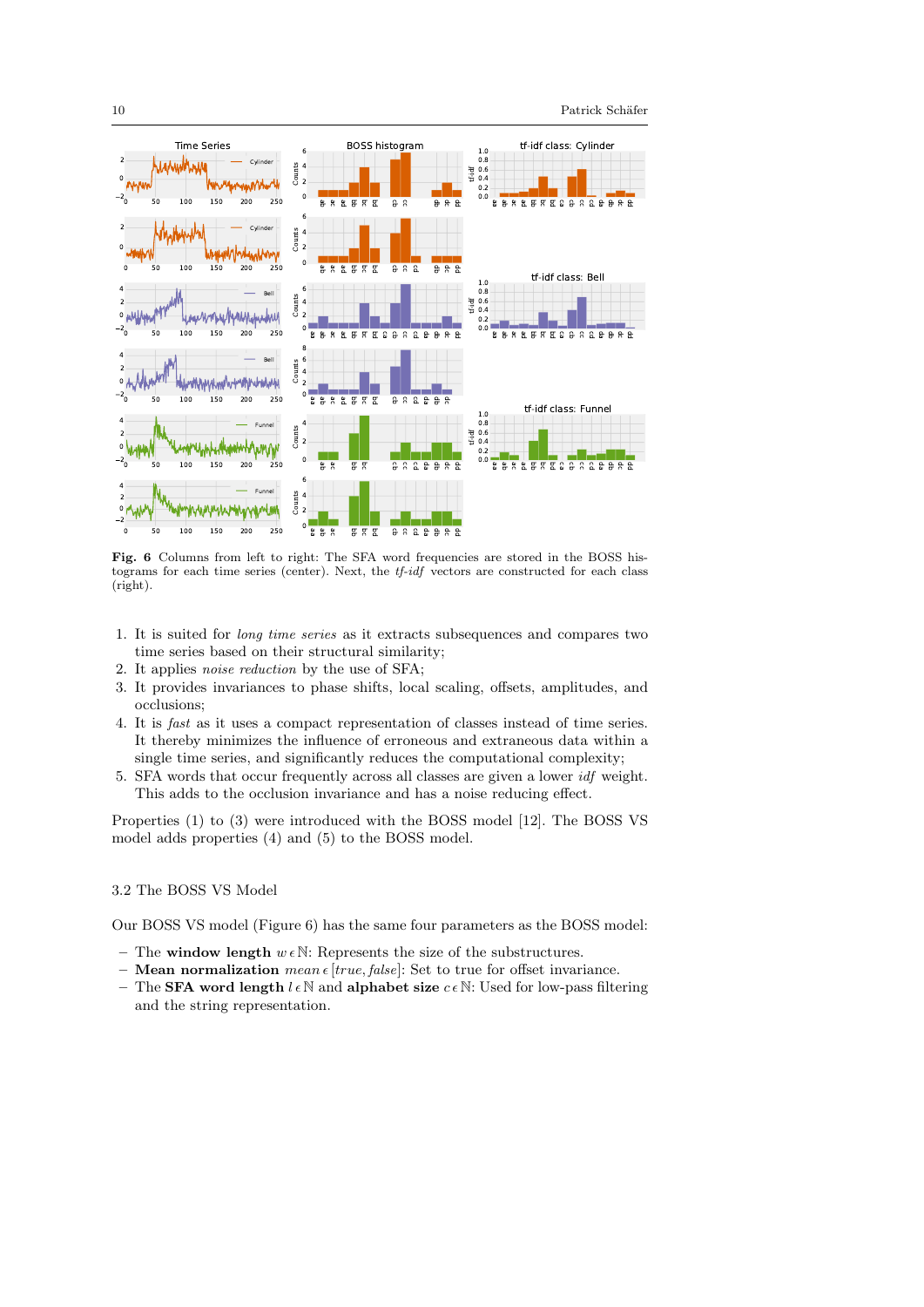First, each time series is transformed to its BOSS histogram. Next, the *tf-idf* matrix is constructed using all BOSS histograms. It contains one tf-idf vector for each class (Cylinder, Bell, Funnel in Figure 6).

We use an approach presented in [20] and calculate the *inverse document fre*quency (idf) for each class as opposed to each time series. The term frequency  $(tf)$ for an SFA word  $t$  of a time series  $T$  is given by:

$$
tf(t,T) = \begin{cases} 1 + \log(B_T(t)) & , \text{if } B_T(t) > 0\\ 0 & , \text{otherwise} \end{cases}
$$
 (3)

with  $B_T(t)$  being the BOSS histogram, which represents the frequency of an SFA word  $t$  in the specific time series  $T$ . In the same manner the *term frequency*  $(tf)$  for an SFA word t within a class C is given by:

$$
tf(t,C) = \begin{cases} 1 + \log(\sum_{T \in C} B_T(t)) & , \text{if } \sum_{T \in C} B_T(t) > 0 \\ 0 & , \text{otherwise} \end{cases}
$$
(4)

The *inverse document frequency (idf)* captures how relevant an SFA word is across all time series T within a class C:

$$
idf(t, C) = \log(1 + \frac{|CLASSES|}{\underbrace{|{C | TeC \land B_T(t) > 0}|\}})
$$
\n
$$
number \ of \ classes \ that \ contain \ t
$$
\n
$$
(5)
$$

This idf for an SFA word represents the total number of classes divided by the number of classes this SFA word occurs in. A high idf value is obtained by SFA words that occur only in a specific class.

The  $tf$ -idf of an SFA word  $t$  within a class  $C$  is thus defined as:

$$
tfidf(t, C) = tf(t, C) \cdot idf(t, C)
$$
\n
$$
(6)
$$

$$
= (1 + \log(\sum_{T \in C} B_T(t))) \cdot \log(1 + \frac{|CLASSES|}{|\{C|T \in C \land B_T(t) > 0\}|}) \tag{7}
$$

High tf-idf weights are obtained by SFA words with a high frequency that occur only in a specific class. Thus, SFA words that are common within all classes receive a low weight and are thereby filtered out.

### 3.3 The BOSS VS Distance

The similarity of a  $tf$  vector of query  $Q$  to an  $tf$ -idf class vector of sample  $C$  can then be computed using the Cosine similarity metric:

$$
D_{BOSSVS}(Q,C) = \frac{\vec{Q} \cdot \vec{C}}{\|\vec{Q}\| \cdot \|\vec{C}\|} = \frac{\sum_{t \in Q} tf(t,Q) \cdot (tfidf(t,C) + 1)}{\sqrt{\sum_{t \in Q} (tf(t,Q))^2} \sqrt{\sum_{t \in C} (tfidf(t,C))^2}} \quad (8)
$$

### 3.4 Computational Complexity:

The BOSS model: The BOSS model has a computational complexity that is linear in the time series length  $n \lfloor 12 \rfloor$ :

$$
T(BOSS) = O(n)
$$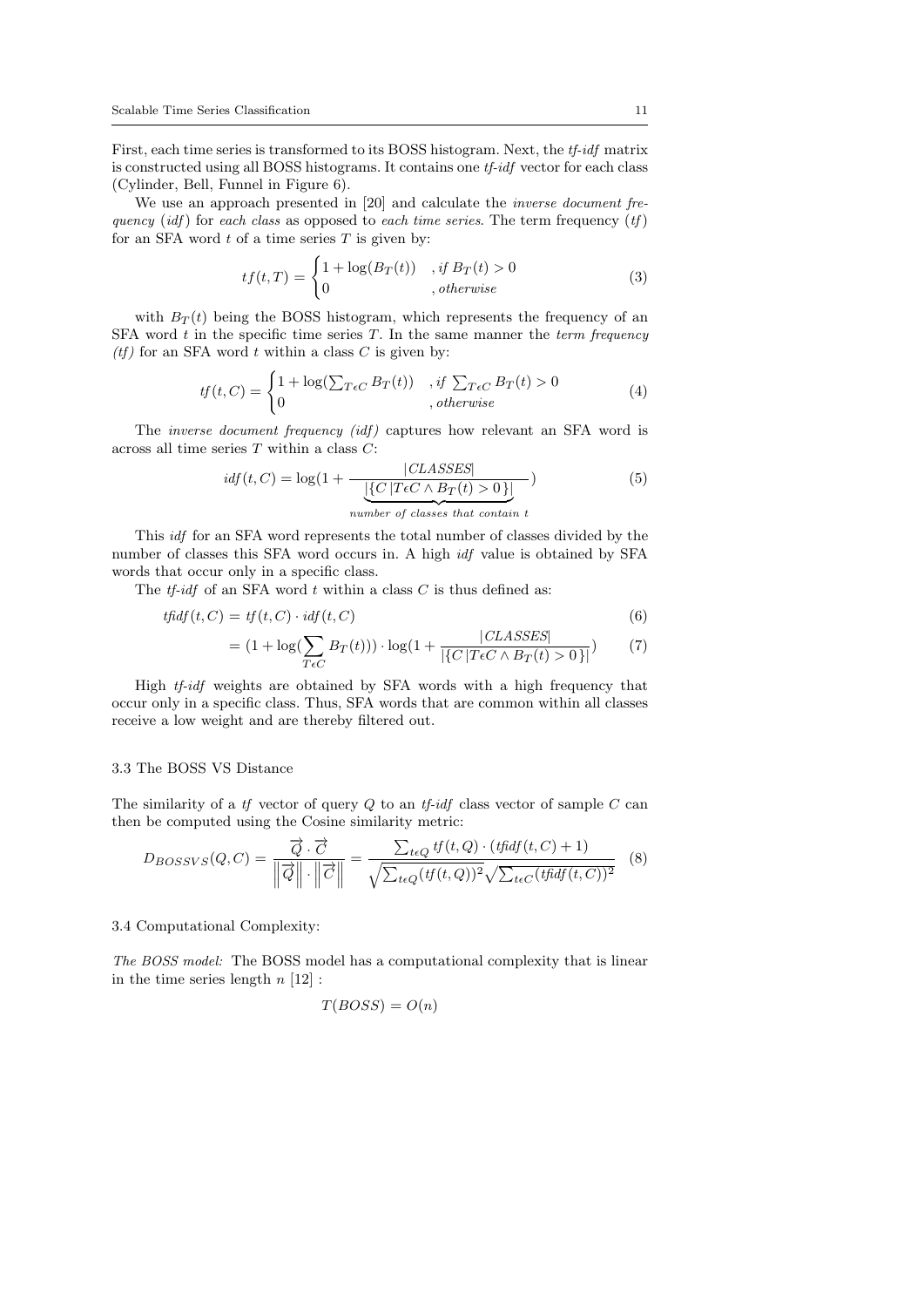Algorithm 2 Predict: 1-NN classification using the BOSS VS model.

```
3 String predict(map<String,int> tf, map<String,int>[] tfldfs)<br>2 (double maxSim, String bestClass) = (0, NULL)<br>5 for int classld in [1..len(tfldfs)] // search classes<br>4 double cosSim = dotProduct(tf, tfldfs[classld])
5 if cosSim > maxSim \, // store the best class 6 (maxSim , bestClass ) = (cosSim , classId )
6 (maxSim, bestClass)<br>7 return label(bestClass)
```
Algorithm 3 Fit: Train the parameters using leave-one-out cross-validation.

```
1 (int, int, int, map\leqString, int >) fit (TimeSeries [] samples, bool mean)<br>2 int maxL=16. int c=4
  2       int  maxL=16,   int   c=4<br>3         int   bestCor=0,   int   bestL=0,   int   bestW=0
 4 map<String, int > [] best Tfldfs = []5 for (int w = 10; w \le n; w \ne \sqrt{(n-10)}) // iterate sqrt(n) window
                   lengths
  6 map<S t r i n g , i n t >[ ] s H i s t = [ ]
7 f o r i n t i i n [ 1 . . l e n ( s am p l e s ) ] // o b t a i n t h e b a g s
 8 s Hist [i] = \text{BOSSTra} is \begin{bmatrix} 8 & 6 & 4 \end{bmatrix} / test all word lengths
9 for int I in [maxL,...,8,6,4] // test all word lengths<br>10 map<String, int >[] bags = createHistogram(sHist, f)<br>11 map<String,int >[] tfldfs = calcTfldf(bags, I) // tf—idf matrix
\begin{array}{ccc} 12 & \text{int correct=0} \\ 13 & \text{for int old in} \end{array}13 for int qld in [1..len(samples)] // leave-one-out<br>14 String bestClass = predict(bags[qld], tfldfs)
                      String best Class = predict (bags [qld], tfldfs)
15 if best Class has correct label then correct \ddot{+}16 i f c o r r e c t > b e s tC o r // keep b e s t
17 ( b e s tC o r , be s tL , bestW , b e s t T f I d f s ) = ( c o r r e c t , l , w, t f I d f s )
18 r e t u r n ( b e s tC o r , be s tL , bestW , b e s t T f I d f s ) // b e s t p a r am e t e r s
```
Cosine Similarity: Each BOSS histogram contains at most  $n - w + 1$  SFA words. A histogram lookup for an SFA word has a constant time complexity by the use of hashing. This results in a total complexity that is linear in  $n$ :

$$
T(BOSSVSDistance) = O(n - w + 1) = O(n)
$$
\n(9)

Due to duplicates and numerosity reduction the actual number of unique SFA words is typically much smaller than  $n$ .

#### 4 Time Series Classification

Classification describes the task of assigning a label to an unlabeled time series Q using a trained model from labeled samples. It requires the tf-idf weight matrix to be computed for each class (i.e., Cylinder, Bell and Funnel) based on a train dataset (Algorithm 2). An unlabeled time series  $Q$  is assigned to the class  $C$  that maximizes the Cosine similarity (Algorithm 3):

$$
label(Q) = \underset{C \in CLASSES}{argmax} (D_{BOSSVS}(Q, C))
$$

#### 4.1 The BOSS VS Classifier Algorithm

Prediction (Algorithm 2): The algorithm is based on 1-Nearest-Neighbor (1-NN) classification using the  $tf-idf$  weight matrix. The use of classes instead of the time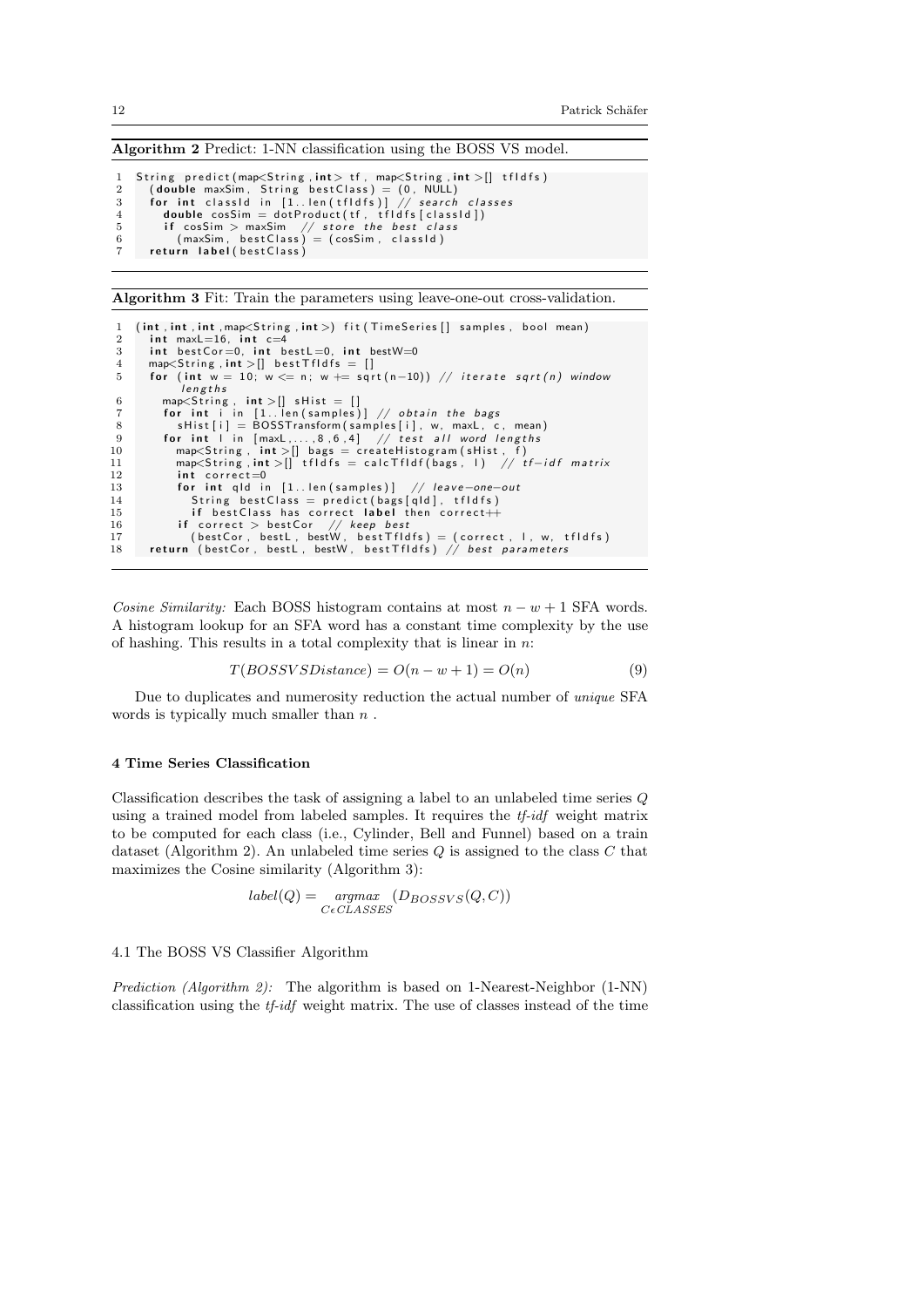series significantly reduces the computational complexity for classification. First, all classes (line 3) are iterated and the dot product between the tf vector of the query and the  $tf-idf$  weight matrix for each class is calculated (line 4). The class that maximizes the Cosine similarity is chosen as the query's class label (lines 5–6).

Fit (Algorithm 3): We use grid search in combination with cross-validation to estimate the parameters for *mean*,  $w$ , and  $l$ . The SFA alphabet size is fixed to  $c = 4$ , which is sufficient for a high classification accuracy on most datasets [12]. The mean normalization is a boolean parameter. If set to true, the first Fourier coefficient (DC coefficient) is dropped to obtain offset invariance. At the end of the training phase, we obtain tf-idf vectors for each class of the train dataset. This tf-idf matrix is the compressed representation of the train dataset and used as the model for classification.

Algorithm 3 iterates all  $\sqrt{n}$  window lengths (line 5) and obtains the BOSS model for each window length (lines  $7-8$ ). Next, the *tf-idf* weight matrix is computed for each class based on the BOSS models of each time series and a concrete SFA word length (lines 10–11). By removing symbols from an SFA word, we can avoid recomputing the Fourier transform for smaller word lengths. Leave-one-out cross-validation is performed for each sample to predict the best class (lines 13–15). Finally, the best configuration is returned (line 18).

We choose the SFA word lengths from  $\{4, 6, 8, 10, 12, 14, 16\}$ , in total seven values. Mean normalization can be set to true or false. Searching for the optimal window length can be computationally expensive, as there are at most  $n$  windows for time series length  $n$ . To significantly reduce training times, we decided to train using only the  $\sqrt{n}$  windows at equivalent distance in the interval [10, *n*]. As the BOSS model is robust regarding the choice of window lengths [12], this has no significant effect on the accuracy. In total the BOSS VS parameter space has the significant effect on the accuracy. In total the BOSS vs parameter space has the size:  $2 \cdot 7 \cdot \sqrt{n} = O(\sqrt{n})$ . The BOSS model has a parameter space of size  $O(n)$ , leading to higher train times. We will analyze the effects of these design decisions in Section 5.3.

### 4.2 Computational Complexity

Predict (Algorithm 2): The computational complexity for the classification is given by a 1-NN search over the |CLASSES| classes using the Cosine similarity:

$$
T(BOSS\ VS\ Predict) = O(|CLASSES| \cdot T(BOSSVSDistance))
$$
  
=  $O(|CLASSES| \cdot n) = O(n)$  (10)

The computational complexity is constant in the number of samples N.

Fit (Algorithm 3) The computational complexity of the train phase results from (a) building N histograms, one for each of N time series, and (b) building  $|CLASSES|$ bunding *i* instegrants, one for each of *N* time series, and (b) bunding is the *t* of *y* intervents.

$$
T(BOSS\ VS\ Fit) = O(\sqrt{n} \cdot N \cdot [T(BOSS) + T(BOSS\ VS\ Predict)])
$$
  
= 
$$
O(Nn^{\frac{3}{2}} |CLASSS|) = O(Nn^{\frac{3}{2}})
$$

Note that this computational complexity is even lower than the test complexity of the 1-NN DTW classifier with  $O(Nn^2)$  (Table 1).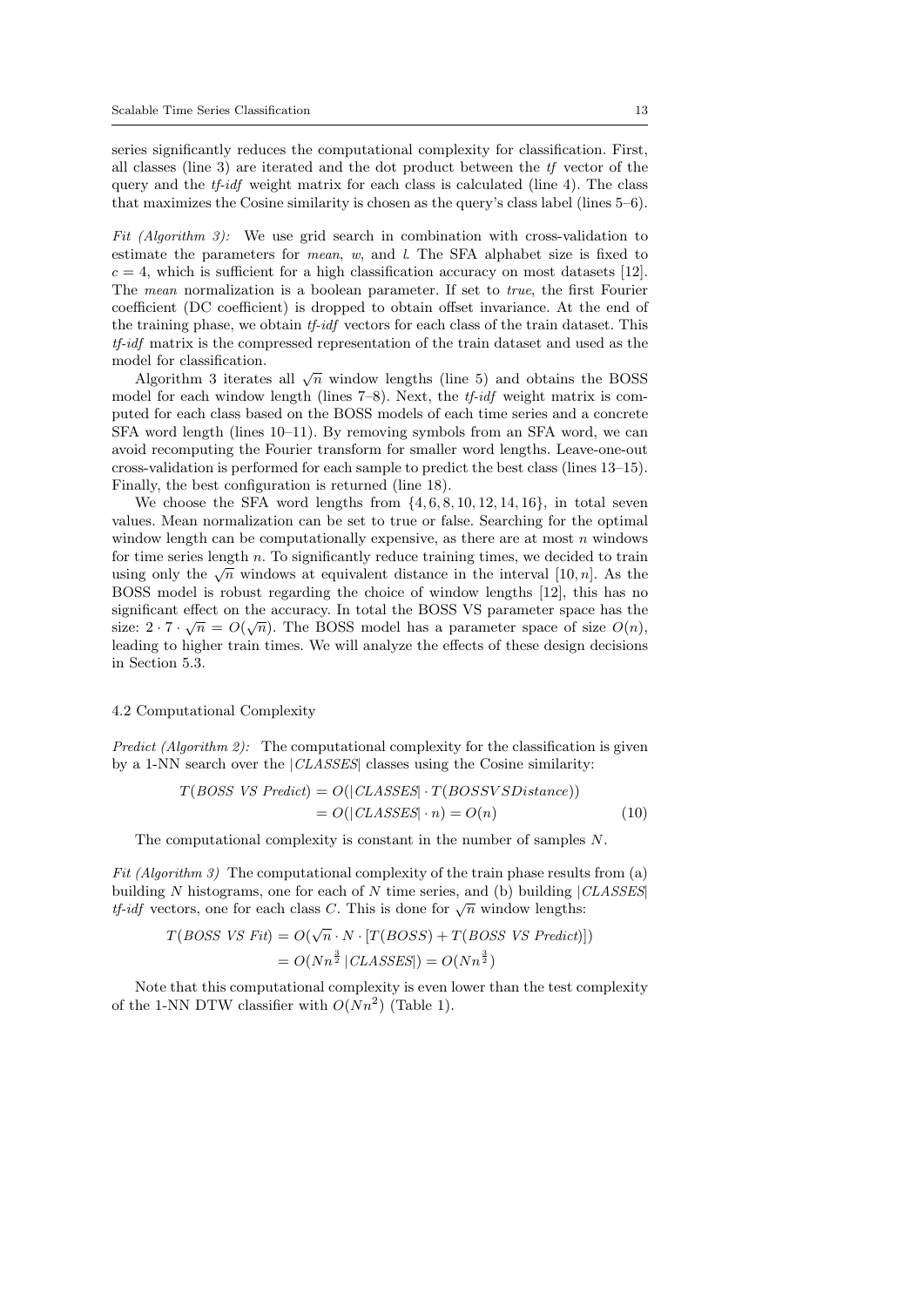45 UCR datasets [13]: 50words, Adiac, Beef, CBF, ChlorineConcentration, CinC ECG torso, Coffee, Cricket X, Cricket Y, Cricket Z, DiatomSizeReduction, ECG200, ECGFiveDays, FaceAll, FaceFour, FacesUCR, Fish, Gun-Point, Haptics, InlineSkate, ItalyPowerDemand, Lighting2, Lighting7, MALLAT, MedicalImages, Motes, NonInvasiveFatalECG Thorax1, NonInvasiveFatalECG Thorax2, OliveOil, OSULeaf SonyAIBORobotSurface, SonyAIBORobotSurfaceII, StarlightCurves, SwedishLeaf, Symbols, synthetic\_control, Trace, Two\_Patterns, TwoLeadECG, uWaveGestureLibrary\_X, uWaveGestureLibrary\_Y, uWaveGestureLibrary\_Z, wafer, WordsSynonyms, yoga 46 Datasets from [25,26,14, 16,5,6,20, 13]:

ArrowHead, ARSim, BeetleFly, BirdChicken, Computers, DistalPhalanxOutlineAgeGroup, DistalPhalanxOutlineCorrect, DistalPhalanxTW, Earthquakes, ECG5000, ElectricDevices, FordA, FordB, Ham, HandOutlines, heartbeat (BIDMC), Herring, InsectWingbeatSound, LargeKitchenAppliances, Meat, MiddlePhalanxOutlineAgeGroup, MiddlePhalanxOutlineCorrect, MiddlePhalanxTW, Otoliths, Passgraph, PhalangesOutlinesCorrect, Phoneme, ProximalPhalanxOutlineAgeGroup, ProximalPhalanxOutlineCorrect, ProximalPhalanxTW, RefrigerationDevices, ScreenType, ShapeletSim, ShapesAll, shield, SmallKitchenAppliances, stig, Strawberry, ToeSegmentation1, ToeSegmentation2, UWaveGestureLibraryAll, wheat, Wine, WordSynonyms, Worms, WormsTwoClass

Table 2 The 91 public time series datasets used in the experiments.

#### 5 Experiments

We evaluated the BOSS VS model using two case studies for long time series and 91 public time series benchmark datasets (Table 2). Our web page contains all raw numbers and the C++ source codes [27]. The BOSS VS classifier was implemented in C++ using OpenMP and JAVA. All experiments were performed using the JAVA implementation on a shared memory machine running LINUX with 8 Quad Core AMD Opteron 8358 SE processors, and JAVA JDK x64 1.8. For all experiments the time series datasets were z-normalized prior to the experiments. All experiments consist of two phases: model building using the train dataset and testing the classification accuracy using the test dataset.

The 1-NN BOSS VS classifier is compared to state-of-the-art classifiers including nearest-neighbor based classifiers like 1-NN Fast Shapelets [6], Learning Shapelets (LS) [7], time series bag-of-features (TSBF) [21], 1-NN bag-ofpatterns [16], 1-NN Shotgun [9], 1-NN ED or 1-NN DTW with the optimal warping window constraint [4], SAX-VSM [20], 1-NN BOSS classifier [12], ensemble techniques Elastic Ensemble (PROP) [10] and COTE [11], support vector machines (SVM) with a quadratic and cubic kernel, Naive Bayes classifier, and a tree based ensemble method (random forest). Where possible we used the implementations given by the authors, or python using the sklearn-framework for the SVM, Naive Bayes, and random forest benchmarks.

#### 5.1 Case Studies for Long Time Series

We present two case studies for long time series that underline the high accuracy combined with the fast classification times offered by our BOSS VS model. These two datasets are two of the largest public datasets available.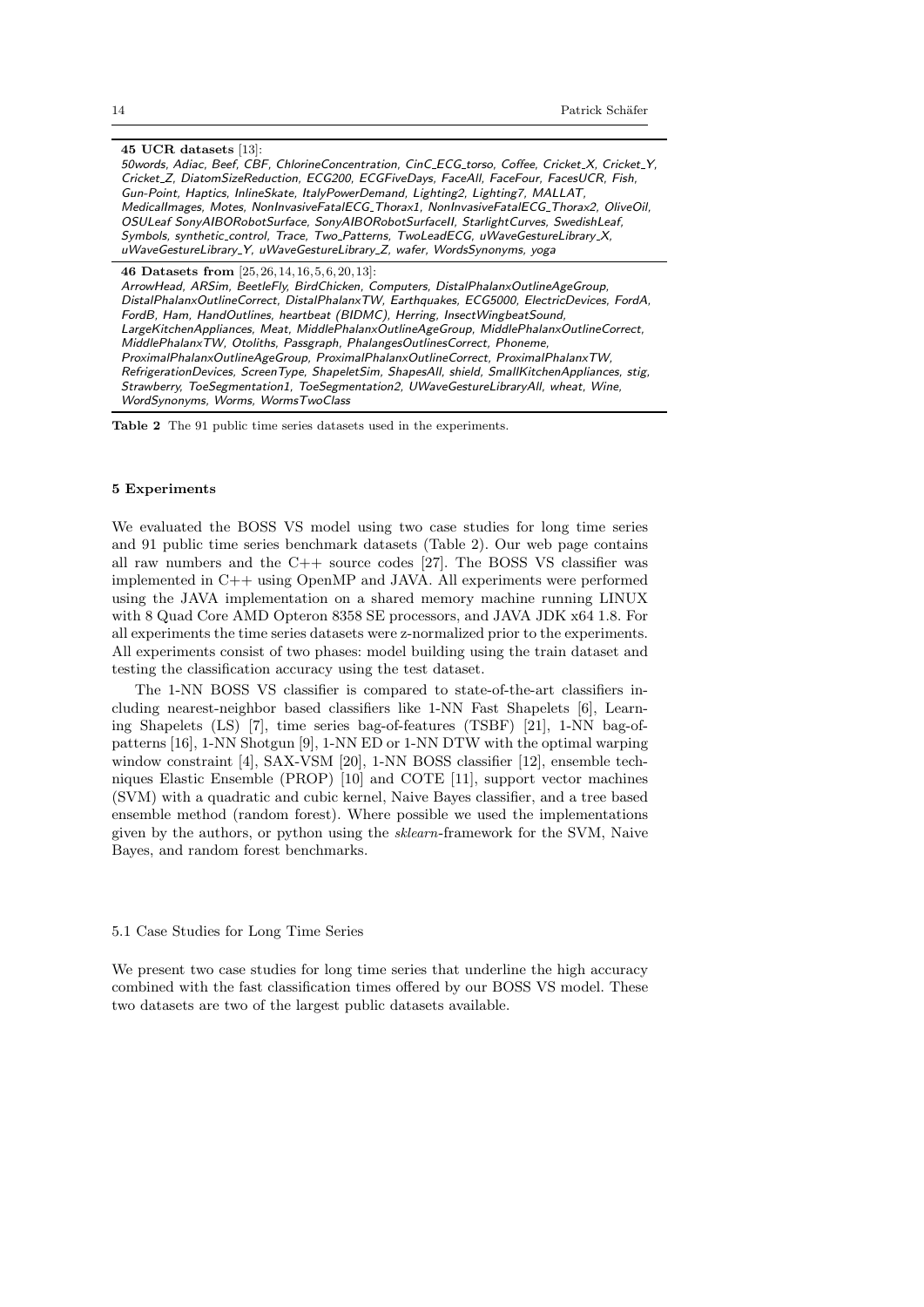

Fig. 7 Speedup and classification accuracy for starlight curves using 32 cores.

#### 5.1.1 Starlight Curves

The StartLightCurves dataset [13] contains  $N = 1000$  train and  $N = 8236$  test samples each of length 1024. Figure 7 illustrates (from top to bottom):

- 1. The speedup of each classifier over 1-NN DTW (dotted line) and 1-NN BOSS (straight line),
- 2. The classification accuracy.

Training the classifiers takes from seconds (BOSS VS) up to several days (SAX-VSM, DTW centroid) using 32 cores. We have added a video to our website to illustrate differences in test times [27].

The 1-NN DTW, using the state-of-the-art implementation [4], takes 7 minutes on our 32 core machine for prediction. 1-NN DTW CV uses a warping window constraint set through cross validation and is two orders of magnitude slower than the 1-NN BOSS VS in prediction time with 0.4 seconds, and it takes roughly one hour to train using all cores. The 1-NN BOSS classifier takes three minutes for prediction, six minutes for training, and has the best accuracy of 97.9%, due to its invariances to noise, phase shifts, offsets, amplitudes and occlusions. The Euclidean distance based classifier is fast but the least accurate. Our 1-NN BOSS VS classifier has a competitive classification accuracy and takes only 0.4 seconds for prediction which is three orders of magnitude faster than 1-NN DTW, and 2.5 orders of magnitude faster than the 1-NN BOSS classifier.

This dataset underlines the utility of the 1-NN BOSS VS for long time series.

#### 5.1.2 Personalized Medicine: Heartbeat BIDMC

The BIDMC Congestive Heart Failure Database<sup>1</sup> contains ECG recordings of 15 subjects, who suffer from severe congestive heart failures. The recordings contain noisy or extraneous data, when the recordings started before the machine was connected to the patient. ECG signals show a high level of redundancy due to

<sup>1</sup> http://www.physionet.org/physiobank/database/chfdb/ (2015)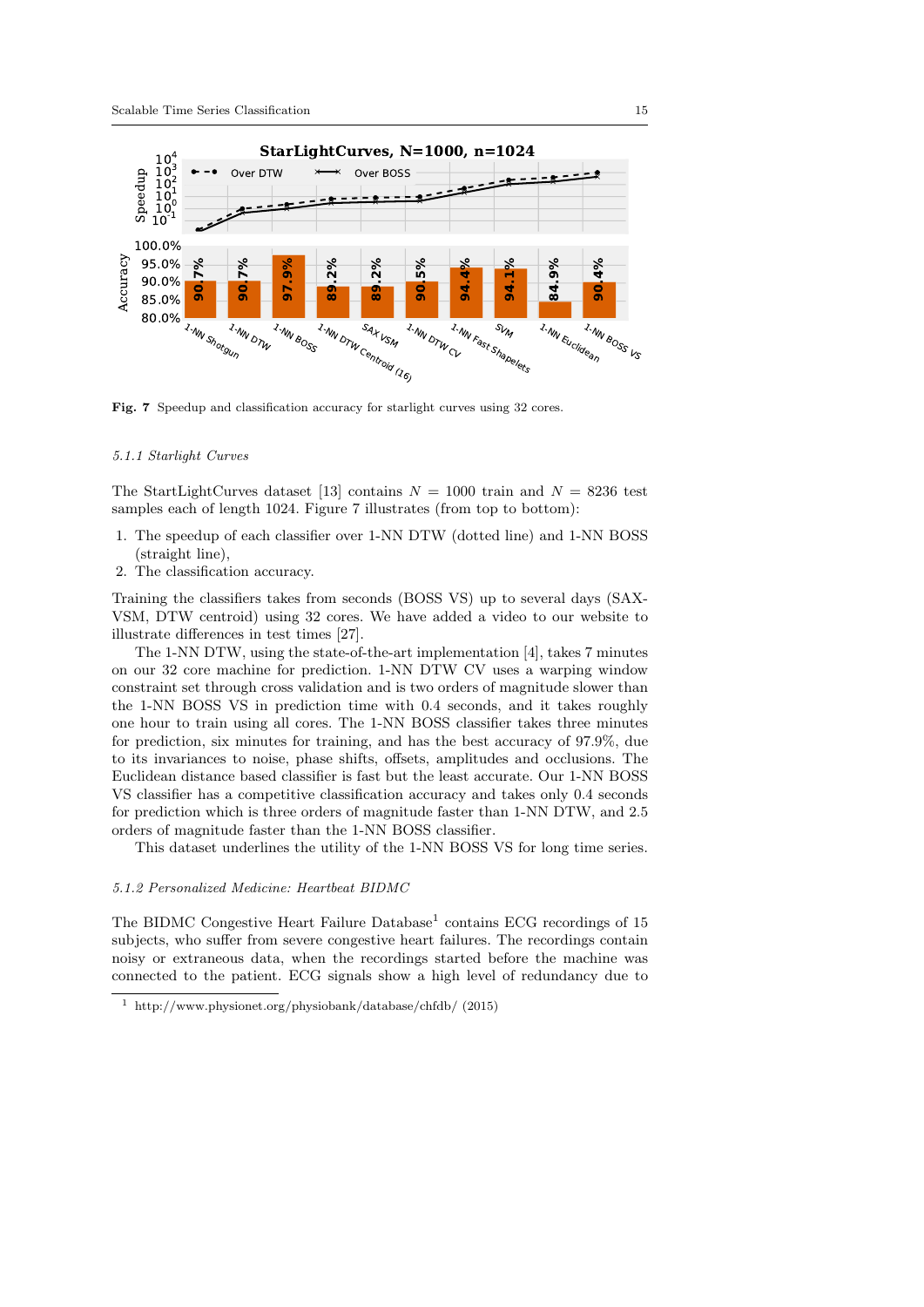

Fig. 8 Speedup and classification accuracy for ECG recordings using 32 cores. SVM was not benchmarked due to the different length of the train and test set. Fast Shapelets timed out after 6 days of training.

repetitive heartbeats but even a single patient can have multiple different heartbeats. The train/test split [28] contains  $N = 600$  train and  $N = 600$  test samples. The train and test splits have different lengths of  $n = 3750$  and  $n = 11250$ .

Figure 8 shows that the 1-NN BOSS, the 1-NN BOSS VS and the 1-NN Shotgun classifiers offer the best classification accuracy. The other classifiers have a much lower classification accuracy. This is not surprising as the data is noisy and requires invariance to phase shifts in order to cope with the periodic ECG patterns. Train times vary from minutes (BOSS, BOSS VS) to days (SAX-VSM, Shotgun classifier, and DTW centroid) using 32 cores. 1-NN DTW has the highest test time with 30 minutes. Our 1-NN BOSS VS classifier offers a close to perfect accuracy with 99.8%, has a test time of 2s and a train time of 150s. The test time is three orders of magnitude lower than that of 1-NN DTW and two orders of magnitude lower than the 1-NN BOSS classifier. Even when combining the test and train times, the 1-NN BOSS VS is one order of magnitude faster than the 1700s 1-NN DTW classifier's test time.

This dataset underlines that common distance measures degenerate for long time series of with thousands of values. Our BOSS VS scores a close to perfect accuracy.

### 5.2 Classification Accuracy

All classifiers were evaluated using the same 91 public time series datasets (see Table 2):

- 84 datasets taken from the UCR time series classification archive [13].
- $-7$  datasets taken from other publications  $[25, 26, 14, 16, 5, 6, 20]$ .

Each dataset provides a train/test split. There might be a confusion with the terms "training", "validation", and "test" sets used in supervised learning. The train split is used as the training and validation set. The test split is used as the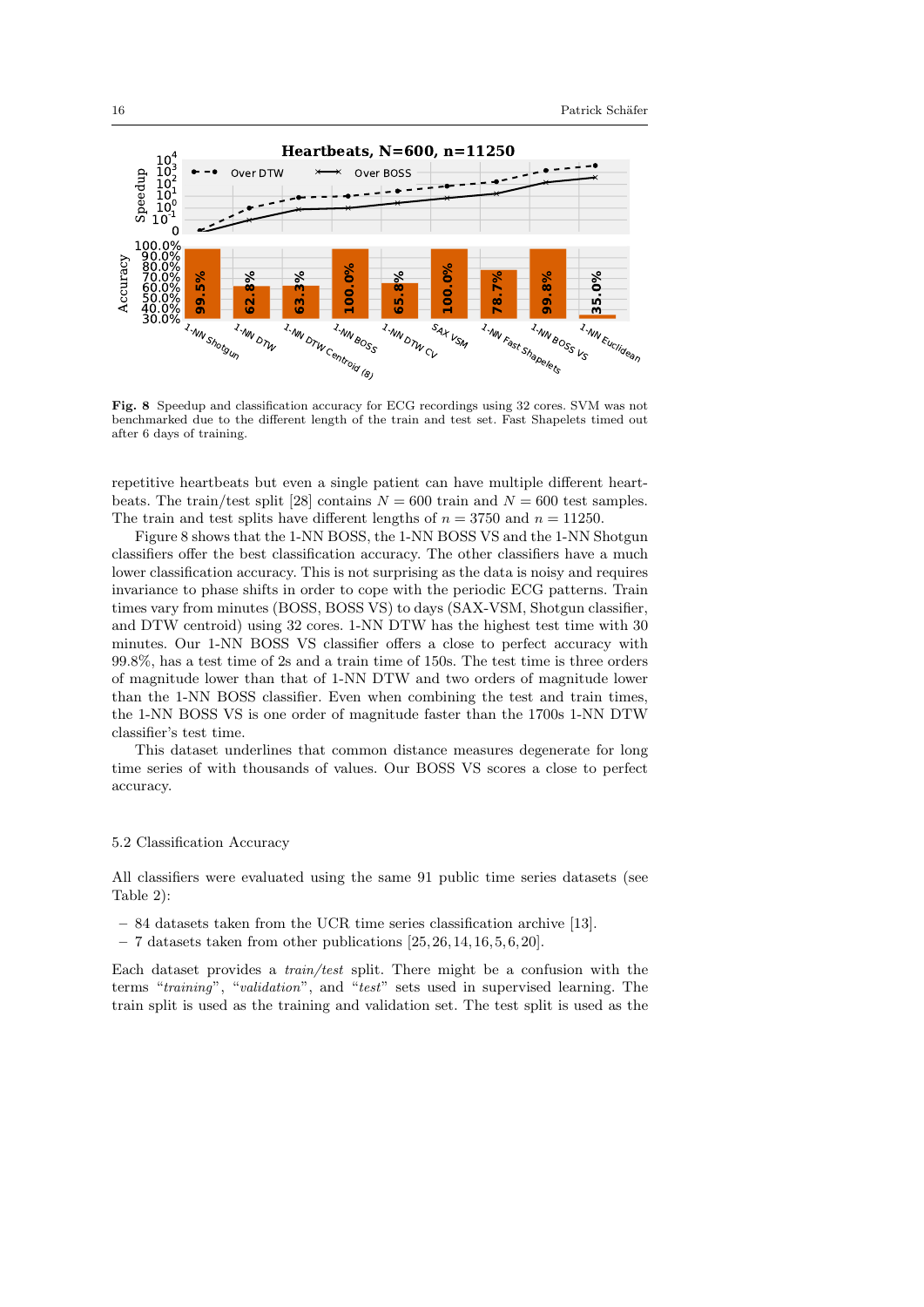

Fig. 9 Critical difference diagram for state-of-the-art classifiers on the 91 datasets. The best classifiers are to the right. Critical difference is 2.9. Ensemble classifiers like Elastic Ensemble (PROP) [10] or COTE [11] make use of dozens of classifiers to produce a label.

test set. By the use of these train/test splits, the results are comparable to previous publications. All our results are based on the test accuracy of the classifiers using the test split. We used the fixed length versions of each dataset, except for stig and shield.

#### Classification Accuracy

Figure 9 shows a critical difference diagram over the average ranks of the classifiers as introduced in [29]. The classifiers with the lowest (best) ranks are to the right. The group of classifiers that are not significantly different in their rankings are connected by a bar. The critical difference (CD) length is shown above the graph.

- The 1-NN BOSS classifier is in the group of the most accurate time series classifiers. This confirms our claims that structural similarity (bag of words) in combination with noise reduction (SFA) is important for time series similarity.
- The strength of the 1-NN BOSS VS classifier lies in its computational complexity rather than its high classification accuracy. It is in the group of the best classifiers: COTE (Ensemble), 1-NN BOSS, Learning Shapelets (LS), or Elastic Ensemble (PROP).
- The 1-NN DTW and 1-NN DTW CV classifiers are commonly used as benchmarks to compare to [14, 8, 10]. Both perform worse than our 1-NN BOSS VS.
- Most other classifiers perform significantly worse than 1-NN BOSS VS, including Euclidean distance based classifiers, Naive Bayes, the SAX-VSM classifier that builds on SAX and the vector space model, or Shapelet classifiers.
- The Elastic Ensemble (PROP) [10] is an ensemble of 11 distinct time series classifiers. The COTE [10] ensemble is based on 35 distinct time series classifiers. Their excellent accuracy comes at the cost of an enormous classification time, as they have to predict a label for each distinct classifier first.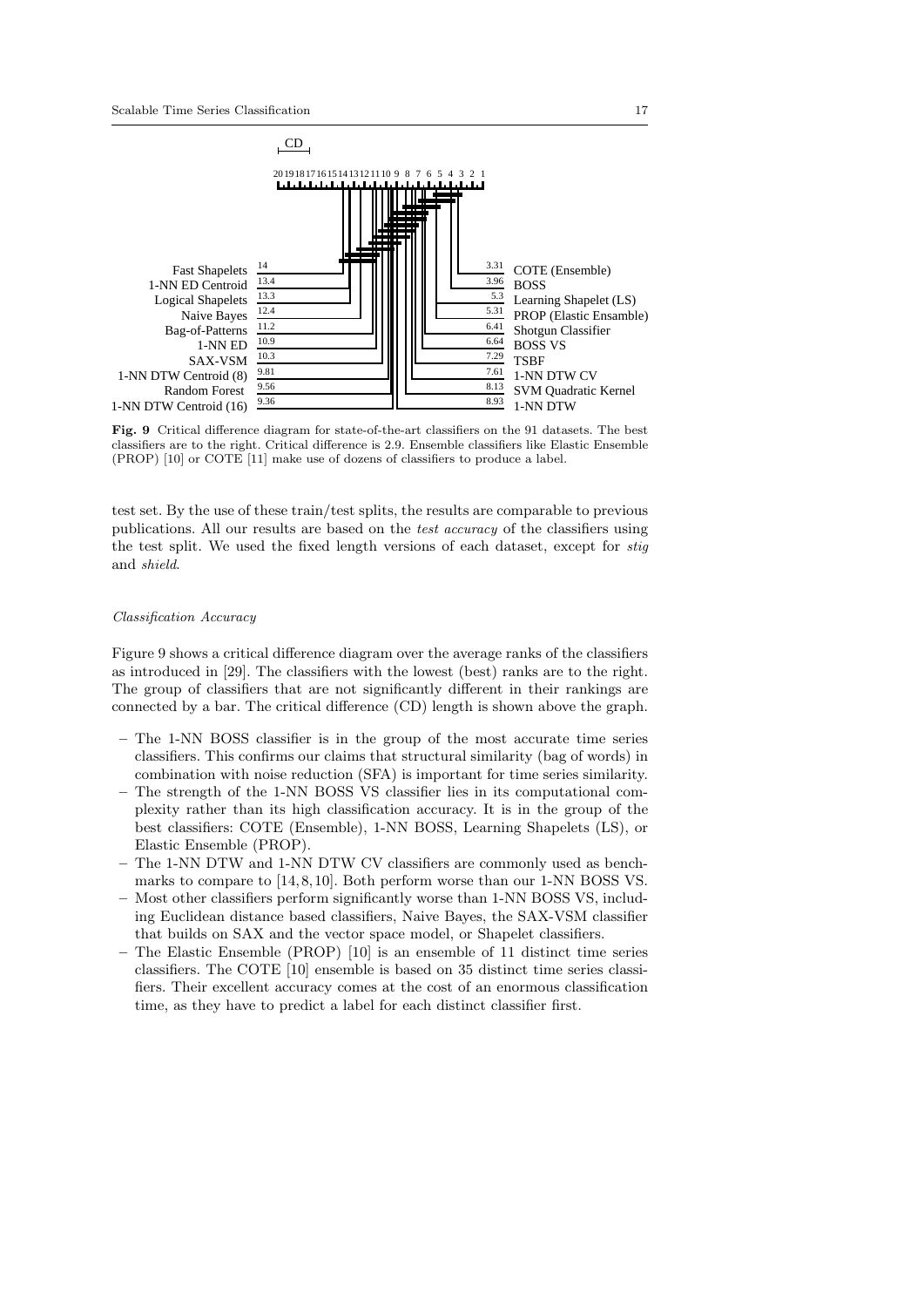

Fig. 10 Critical difference diagram for BOSS VS vs 1-NN DTW (left) and 1-NN DTW CV (right) on the 91 datasets. Critical distance is 0.17 for both.

Implications: The 1-NN BOSS is among the most accurate classifiers. The 1-NN BOSS VS classifier is extremely fast and provides better accuracy than the benchmark 1-NN DTW classifier. Ensemble classifiers like Elastic Ensemble (PROP) [10] or COTE [11] use large numbers of classifiers, and give high accuracy at the cost of an enormous computational complexity.

Is 1-NN BOSS VS significantly more accurate than 1-NN DTW with a full warping window?

The 1-NN DTW classifier is commonly used as the benchmark to compare to [8, 25, 14]. Thus, we test if the 1-NN BOSS VS classifier performs significantly better than the 1-NN DTW or 1-NN DTW CV classifiers on the 91 time series datasets (Figure 10).

Critical difference diagram: Figure 10 shows the critical difference diagrams. The critical difference is 0.17 in both cases. The 1-NN BOSS VS is significantly more accurate than 1-NN DTW with a difference in ranks of  $1.69 - 1.31 > 0.17$  and  $1.61 - 1.39 > 0.17$  and:

- 1-NN BOSS VS has 62 wins, 3 draw, and 26 losses over 1-NN DTW with a full warping window.
- 1-NN BOSS VS has 54 wins, 4 draw, 33 losses over 1-NN DTW CV (see the excel sheet with detailed results [27]).

Wilcoxon signed rank test: To validate the results, we performed a Wilcoxon signed rank test to check if 1-NN BOSS VS is significantly different from 1-NN DTW and 1-NN DTW CV. With a p-value of 0.025 for 1-NN DTW VS and 0.000086 for 1-NN DTW we can reject the null-hypothesis that any of the two 1-NN DTW classifiers is from the same distribution.

Implications: The 1-NN BOSS VS classifier is significantly more accurate than 1-NN DTW and 1-NN DTW CV, and orders of magnitude faster.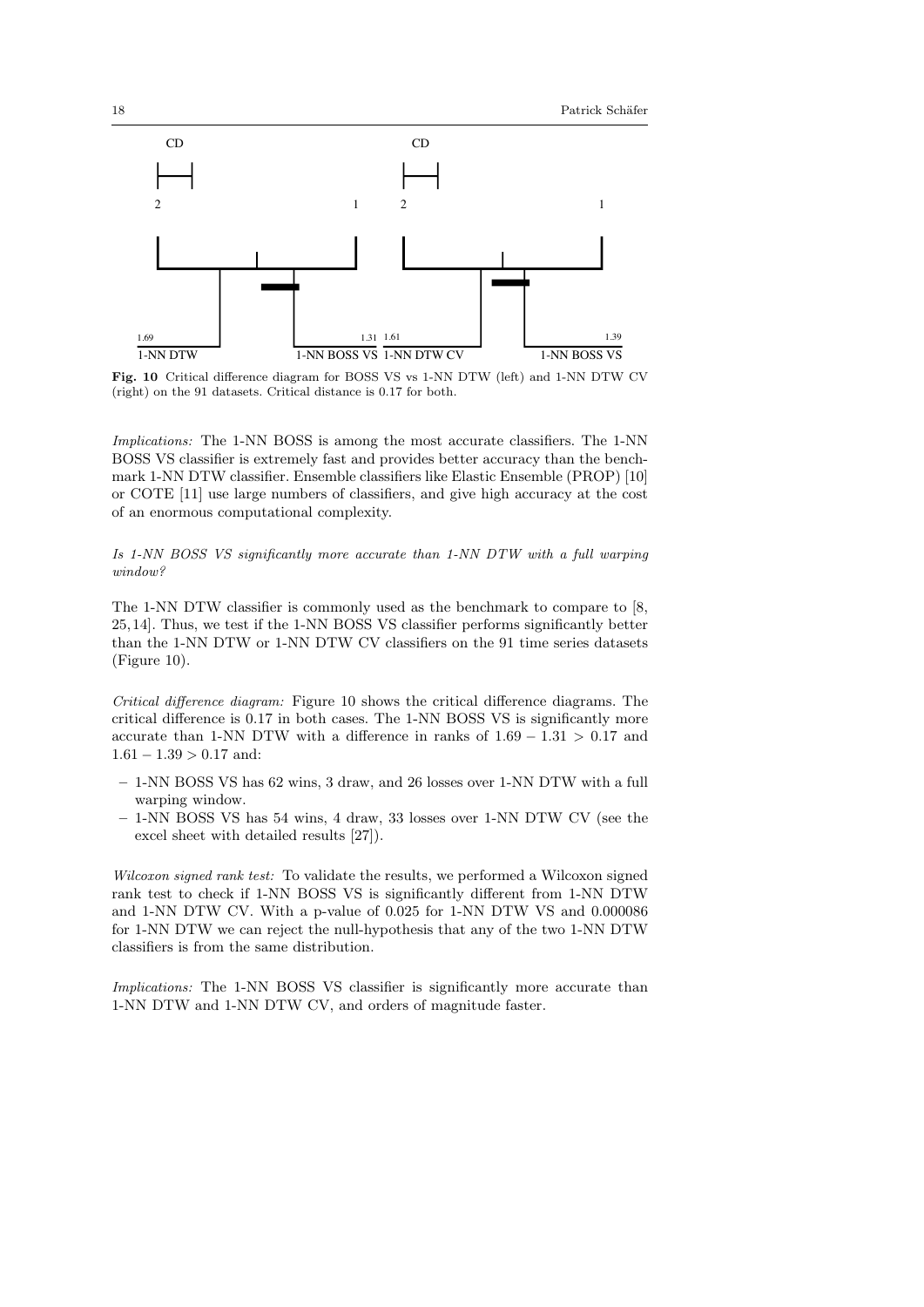

Fig. 11 Difference in accuracy on 91 time series datasets using 1-NN DTW as baseline. Datasets are ordered by increasing time series lengths as in Figure 7.

#### Classification Accuracy for Long Time Series

The 1-NN BOSS VS classifier is optimized for classification speed. Its utility would be limited, if it only scored well for small datasets but degenerates for long or large time series datasets. This is not the case. Figure 11 shows the differences in classification accuracy using the 1-NN DTW classifier as the baseline.

- For comparison, we plot the Naive Bayes classifier, which is a very fast classifier. Its accuracy is worse than that of the 1-NN DTW for most datasets and it is not applicable to variable length datasets such as shield and stig. The accuracy drops by up to 50% (Two Patterns) compared to 1-NN DTW, or 70% compared to 1-NN BOSS (heartbeat BIDMC).
- The 1-NN BOSS classifier shows the highest accuracy and is better than 1-NN DTW for most datasets independent of the length of the time series.
- The 1-NN BOSS VS classifier performs better than 1-NN DTW for most of the long time series datasets to the right of the plot. The accuracy drops by just a few percentage points for most datasets compared to 1-NN BOSS.

Implications: The 1-NN BOSS VS classifier is optimized for classification times but also provides a high accuracy for long time series datasets. The accuracy drops by just a few percentage points for most datasets and it is orders of magnitude faster.

#### Pairwise comparison of wall-clock times

Figure 12 shows the wall-clock times of the four state-of-the-art classifiers in a pairwise comparison to our 1-NN BOSS VS classifier. We omit the PROP or COTE classifiers, as these cannot be faster than the 1-NN DTW or 1-NN DTW CV classifiers, that both use. Again our BOSS VS classifier significantly outperforms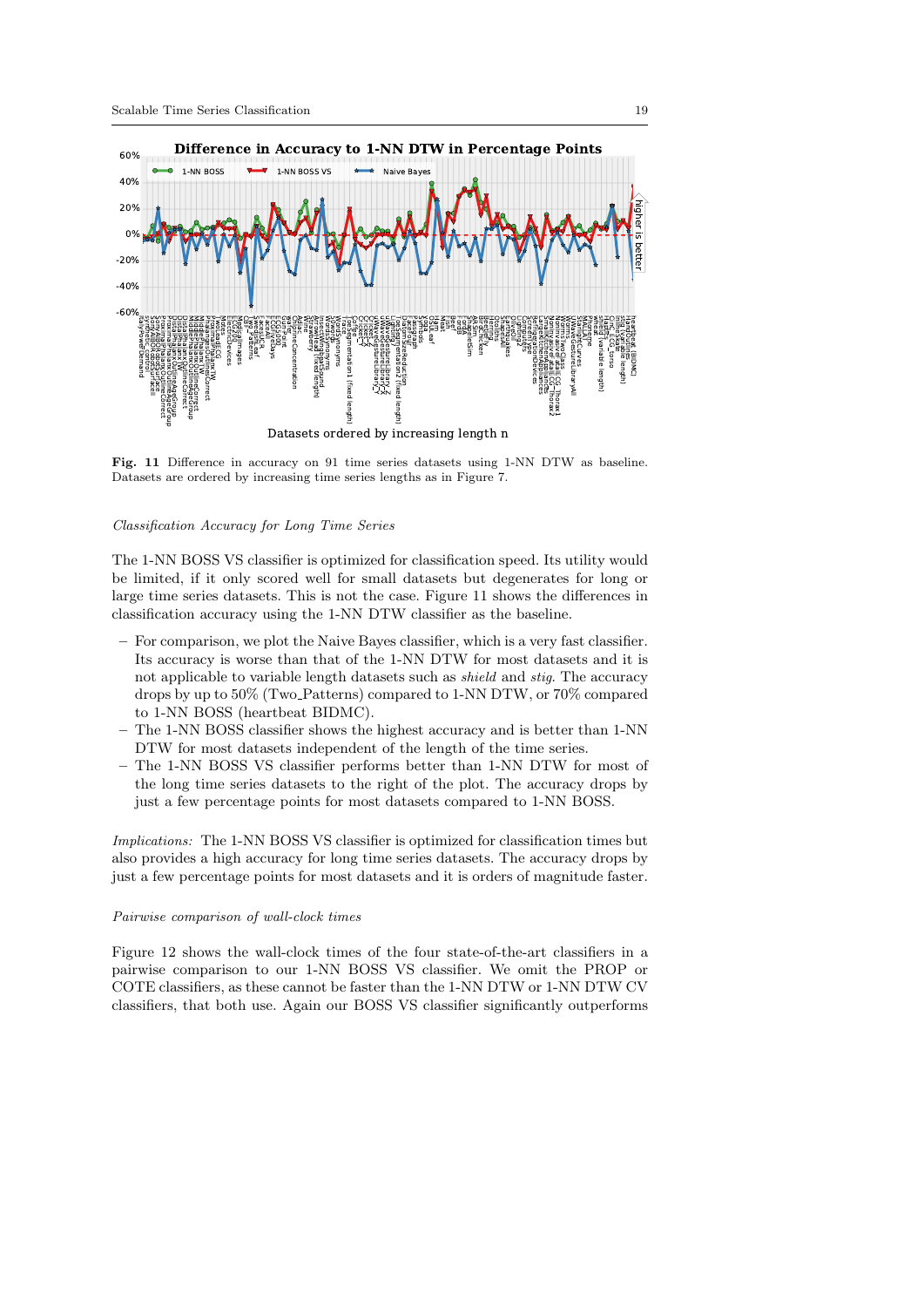

Fig. 12 Pairwise comparison of wall-clock times of the four most accurate classification algorithms compared to 1-NN BOSS VS.

the other classifiers by up to five orders of magnitude in terms of classification times.

- The 1-NN BOSS VS classifier is significantly faster than the 1-NN BOSS classifier in terms of train and test times.
- It seems to have similar train times to the 1-NN Shotgun classifier. When looking at the raw data, the 1-NN Shotgun classifier trains faster for very small datasets and is orders of magnitude slower for moderate to large sized datasets.
- 1-NN DTW CV requires a training phase to find the warping window constraint, resulting in reduced test times when compared to 1-NN DTW. When looking at the raw data, the 1-NN DTW CV classifier has similar test times for the small datasets and is orders of magnitude slower than 1-NN BOSS VS for moderate to large sized datasets (compare total time to completion in Figure 12).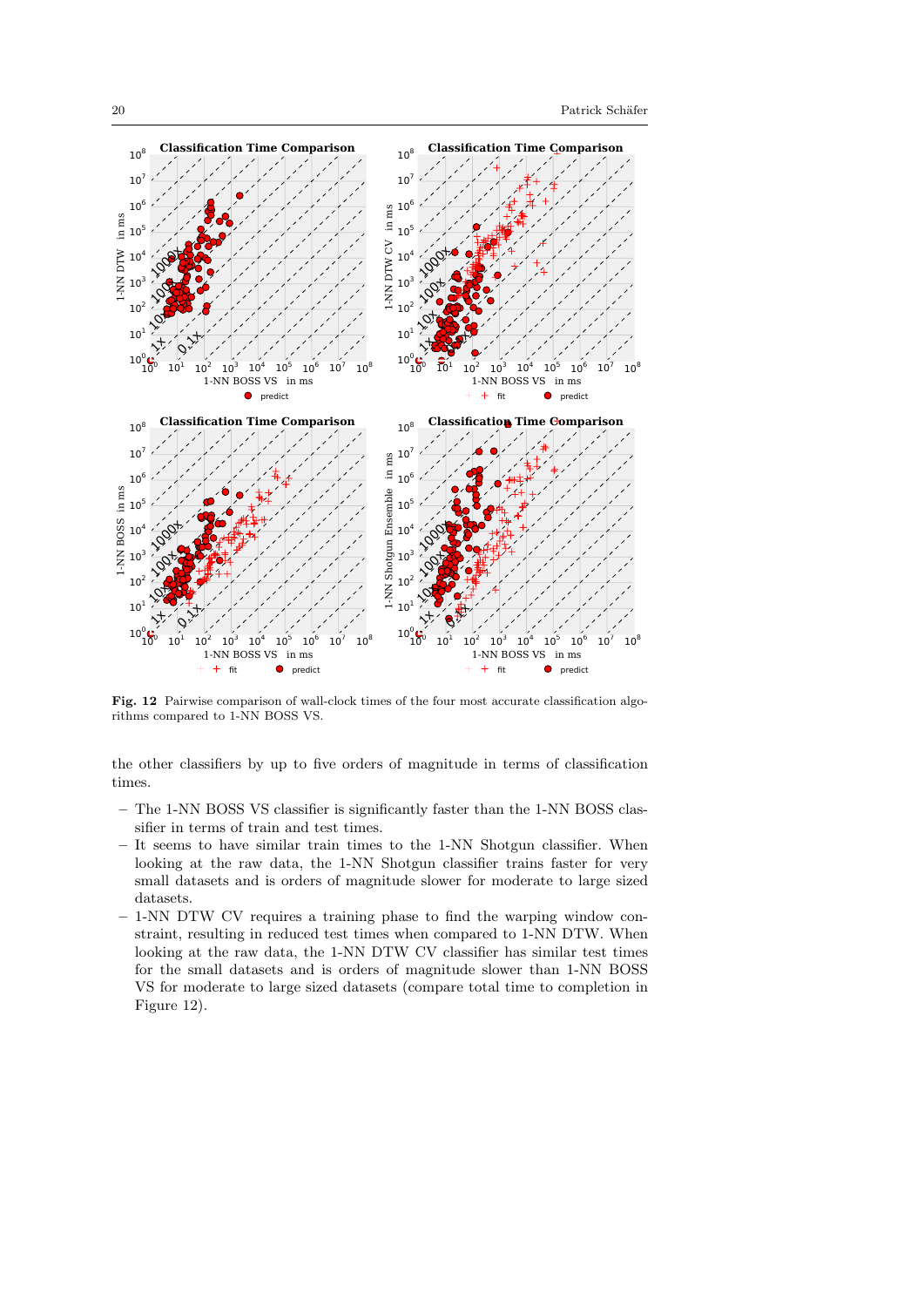

Fig. 13 Critical difference diagram for the design decisions made using the 45 UCR datasets. The best classifiers are to the right. Critical difference (CD) is 1.22.

– 1-NN DTW is one to four orders of magnitude slower in terms of test times than our 1-NN BOSS VS, and is never significantly faster.

Implications: The 1-NN BOSS VS is among the most accurate classifiers. It is (a) multiple orders of magnitude faster than the 1-NN BOSS classifier, 1-NN DTW, 1- NN Shotgun classifier, and state of the art, and (b) it is significantly more accurate than 1-NN DTW with or without a warping window constraint.

#### 5.3 Impact of Design Decisions

We use all 45 UCR datasets [13] to test the impact of the design decisions of the BOSS VS model:

- 1. Testing a *subset* of  $\sqrt{n}$  windows for training as opposed to using all windows (BOSS  $VS + all$  windows).
- 2. Mean normalization as a parameter as opposed to always applying z-normalization (BOSS  $VS + z-norm$ ) to all windows.

BOSS VS was designed to use a subset of windows and mean normalization as a parameter. Figure 13 shows that the mean normalization as a parameter performs parameter. Figure 15 shows that the mean normalization as a parameter performs significantly better than always norming the data ("+z-norm"). The use of  $\sqrt{n}$ windows performs worse than the use of all windows  $(*+all \ windows")$ .

Implications: The BOSS VS model is (a) based on the use of a subset of windows for training and (b) mean normalization as a parameter. While the mean parameter improves the accuracy, the use of a subset of windows reduces accuracy. However, it is crucial for a low train time which is reduced to  $O(Nn^{\frac{3}{2}})$ .

5.4 When would we recommend using our BOSS VS model over our BOSS model?

BOSS VS equals and outperforms previous methods on 12 datasets: BeetleFly, DistalPhalanxOutlineAgeGroup, ECGFiveDays, ShapeletSim, shield, Strawberry, Symbols,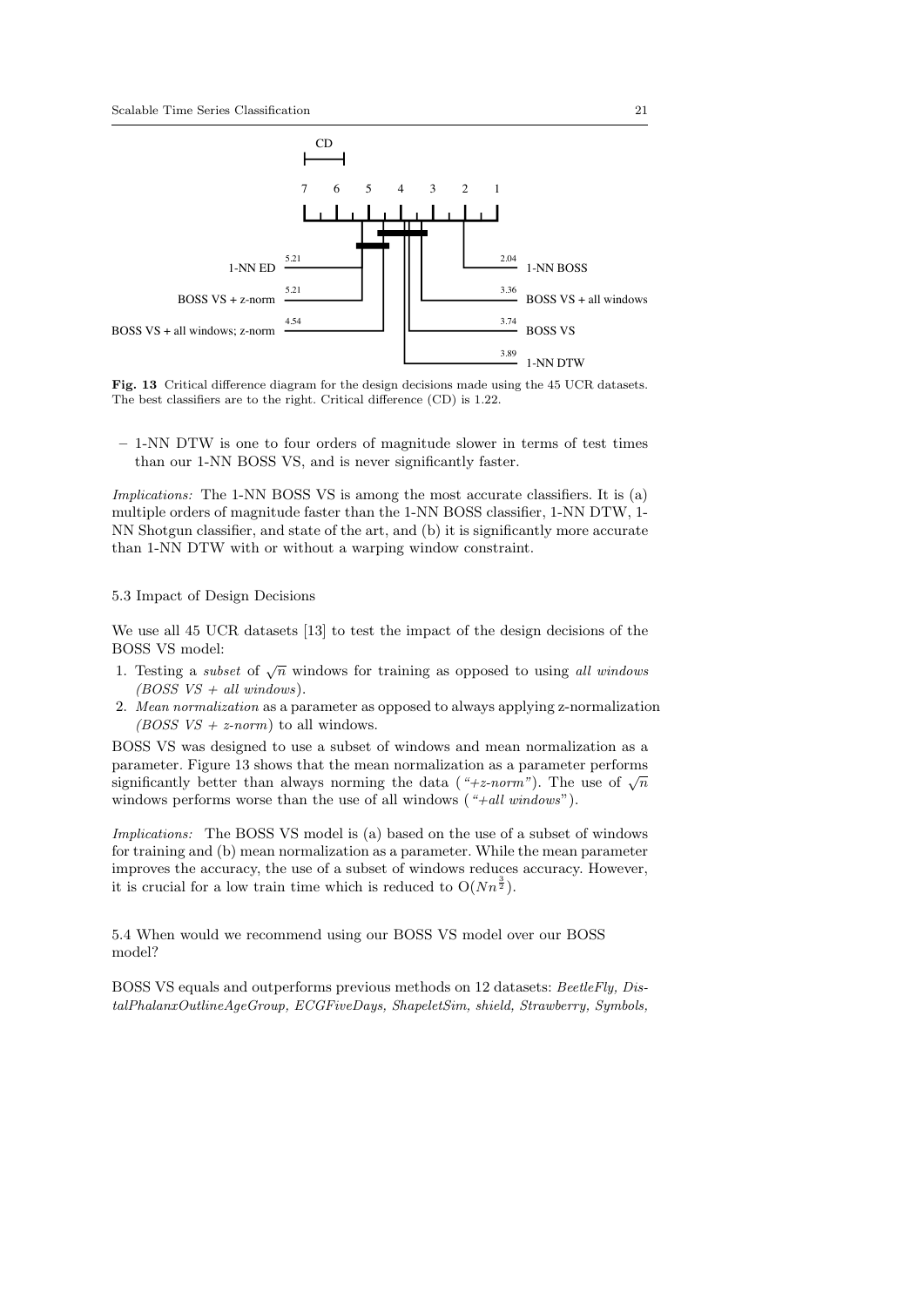

Fig. 14 Pairwise comparison of BOSS VS and state of the art on all 91 datasets.

ToeSegmentation1, Trace, TwoLeadECG, and wafer. It is state of the art for these datasets. For all datasets it is orders of magnitude faster than state of the art. It is well suited for repetitive (ECG/EEG signals, human motions), long time series or outline/shape-based datasets.

For the remaining datasets there is a trade-off between accuracy, energy consumption and processor time of a classifier. If processor time and energy consumption are not an issue, the best classifiers to date are the 1-NN BOSS classifier [12], Learning Shapelet (LS) [7], or the two ensemble techniques Elastic Ensemble (PROP) [10] and COTE [11]. The 1-NN BOSS classifier offers a very high accuracy for long or noisy time series datasets, as it compares two time series based on a structural level. It has a high computational complexity for large time series datasets. The 1-NN BOSS VS classifier has a low computational complexity with a sightly decreased accuracy. Figure 14 shows a pairwise comparison of classification accuracies. Each point represents the accuracy on one dataset. A point below the straight blue line indicates that BOSS VS is more accurate. The difference to the BOSS classifier (left) in accuracy is negligibly small with −10 to 10 percentage points for most datasets. Its accuracy drops by up to 20 percentage points when compared to the COTE ensemble, which ensembles 35 classifiers and as such is very slow. Meanwhile the BOSS VS is up to 40 percentage points better than 1-NN DTW (center) or 1-NN DTW CV classifiers (right).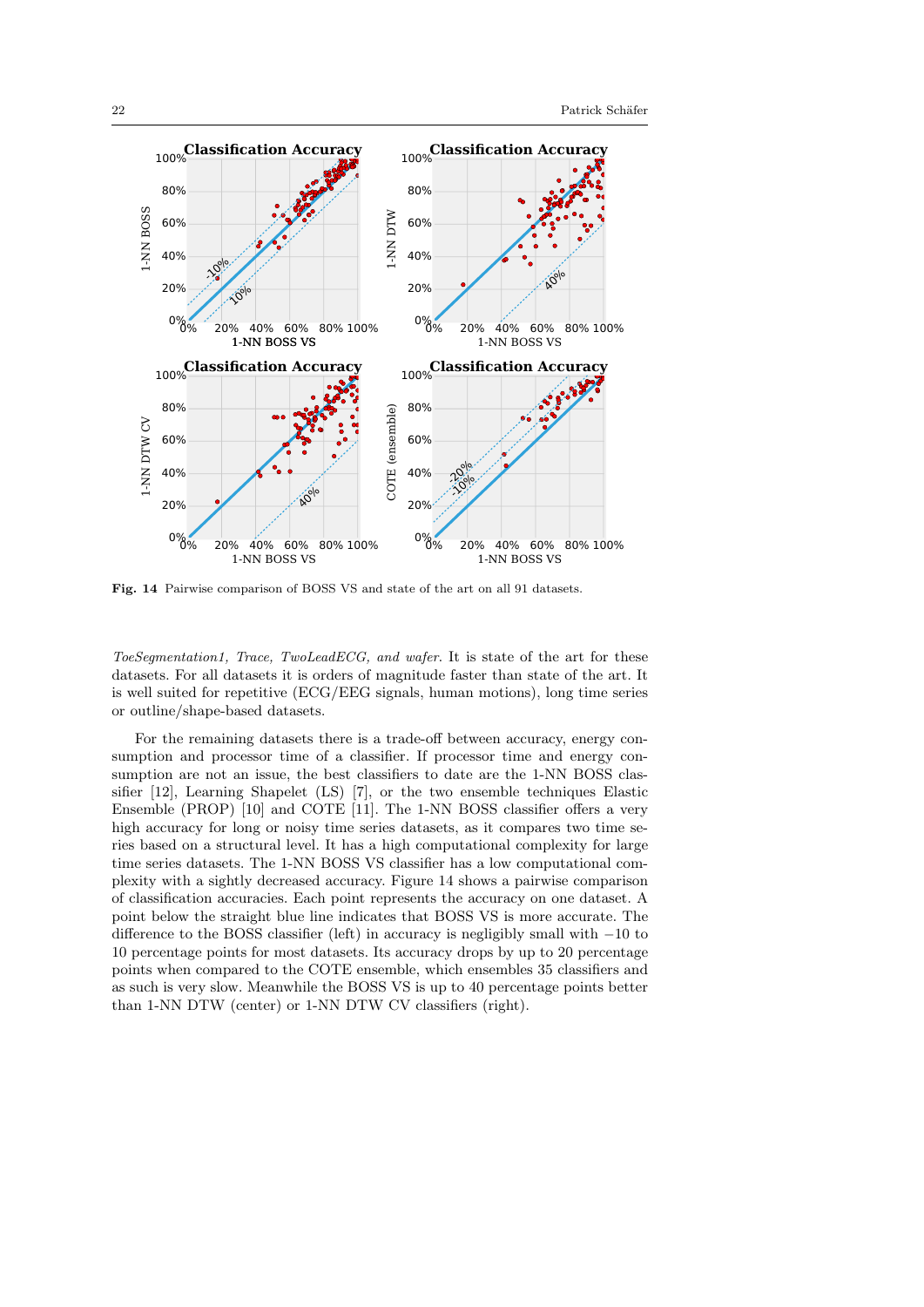Implications: The 1-NN BOSS VS advances state of the art on 12 datasets. It is an ideal choice for mining repetitive, long or large amounts of time series, where it is orders of magnitude faster than state of the art with a sightly decreased accuracy. In some real-time data analytics or embedded computing use cases it is the best viable solution to date.

### 6 Conclusion

In the context of mining large datasets and real-time analytics there is a need for time series classification algorithms with (a) a low test time to allow for mining large datasets, (b) tolerance to noise to provide high classification accuracy and (c) a moderate train time to allow for frequent model updates. This work introduces BOSS in Vector Space (BOSS VS) that is multiple orders of magnitude faster than state-of-the-art classifiers and has a high classification accuracy due to invariances to noise, phase shifts, offsets, amplitudes and occlusions. An exhaustive evaluation using 91 public time series benchmark datasets shows that it is (a) significantly more accurate than 1-NN DTW with or without a warping window, and (b) competitive to state-of-the-art classifiers with regards to classification accuracy while being orders of magnitude faster in terms of classification times.

#### Acknowledgment

The author would like to thank Claudia Eichert-Schäfer, Florian Schintke, the anonymous reviewers and the owners of the datasets.

# Compliance with Ethical Standards

Funding: This project was motived and partially funded by the German Federal Ministry of Education and Research through the project "Berlin Big Data Center (BBDC)", Funding mark: 01IS14013A.

Conflict of Interest: The author P. Schäfer received research grants from this project.

### References

- 1. Urbanski, J., Weber, M.: Big Data im Praxiseinsatz–Szenarien, Beispiele, Effekte. http: //www.bitkom.org/files/documents/BITKOM\_LF\_big\_data\_2012\_online(1).pdf (2012)
- 2. Jerzak, Z., Ziekow, H.: The DEBS 2014 Grand Challenge. In: Proceedings of the 2014 ACM International Conference on Distributed Event-based Systems, ACM (2014) 266–269
- 3. Mutschler, C., Ziekow, H., Jerzak, Z.: The DEBS 2013 grand challenge. In: Proceedings of the 2013 ACM International Conference on Distributed Event-based Systems, ACM (2013) 289–294
- 4. Rakthanmanon, T., Campana, B., Mueen, A., Batista, G., Westover, B., Zhu, Q., Zakaria, J., Keogh, E.: Searching and mining trillions of time series subsequences under dynamic time warping. In: Proceedings of the 2012 ACM SIGKDD International Conference on Knowledge Discovery and Data Mining, ACM (2012) 262–270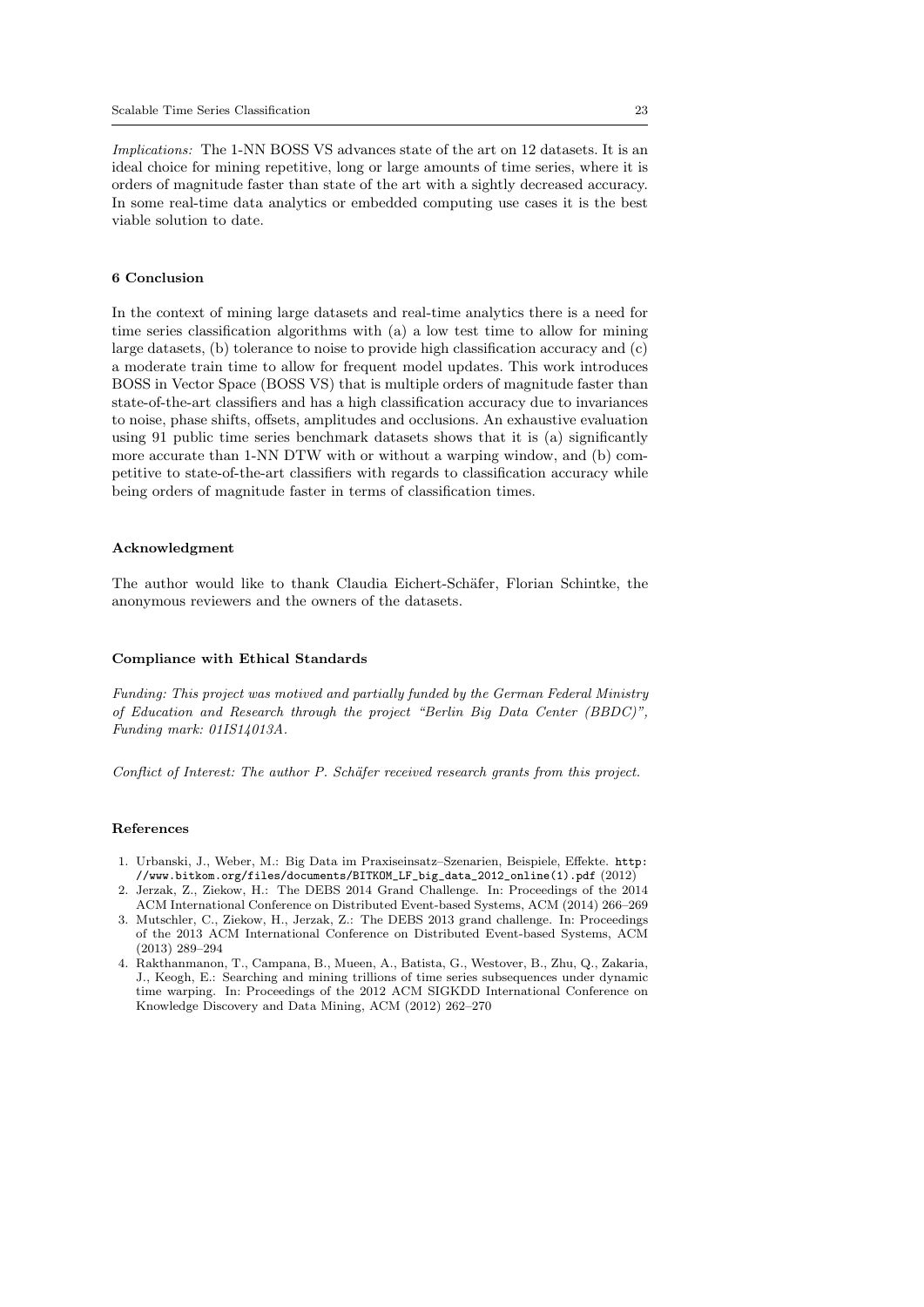- 5. Mueen, A., Keogh, E.J., Young, N.: Logical-shapelets: an expressive primitive for time series classification. In: Proceedings of the 2011 ACM SIGKDD International Conference on Knowledge Discovery and Data Mining, ACM (2011) 1154–1162
- 6. Rakthanmanon, T., Keogh, E.: Fast Shapelets: A Scalable Algorithm for Discovering Time Series Shapelets. In: Proceedings of the 2013 SIAM International Conference on Data Mining, SIAM (2013)
- 7. Grabocka, J., Schilling, N., Wistuba, M., Schmidt-Thieme, L.: Learning time-series shapelets. In: Proceedings of the 2014 ACM SIGKDD International Conference on Knowledge Discovery and Data Mining, ACM (2014) 392–401
- 8. Bagnall, A., Lines, J.: An Experimental Evaluation of Nearest Neighbour Time Series Classification. arXiv preprint arXiv:1406.4757 (2014)
- 9. Schäfer, P.: Towards Time Series Classification without Human Preprocessing. In: Machine Learning and Data Mining in Pattern Recognition. Springer (2014) 228–242
- 10. Lines, J., Bagnall, A.: Time series classification with ensembles of elastic distance measures. Data Mining and Knowledge Discovery 29(3) (2014) 565–592
- 11. Bagnall, A., Lines, J., Hills, J., Bostrom, A.: Time-Series Classification with COTE: The Collective of Transformation-Based Ensembles. IEEE Transactions on Knowledge and Data Engineering 27(9) (2015) 2522–2535
- 12. Schäfer, P.: The BOSS is concerned with time series classification in the presence of noise. Data Mining and Knowledge Discovery 29(6) (2015) 1505–1530
- 13. UCR Time Series Classification/Clustering Homepage. http://www.cs.ucr.edu/~eamonn/ time\_series\_data (2014)
- 14. Ding, H., Trajcevski, G., Scheuermann, P., Wang, X., Keogh, E.: Querying and mining of time series data: experimental comparison of representationsx and distance measures. In: Proceedings of the VLDB Endowment. Number 2, VLDB Endowment (2008) 1542–1552
- 15. Schäfer, P., Högqvist, M.: SFA: a symbolic fourier approximation and index for similarity search in high dimensional datasets. In: Proceedings of the 2012 International Conference on Extending Database Technology, ACM (2012) 516–527
- 16. Lin, J., Khade, R., Li, Y.: Rotation-invariant similarity in time series using bag-of-patterns representation. Journal of Intelligent Information Systems 39(2) (2012) 287–315
- 17. Lin, J., Keogh, E.J., Wei, L., Lonardi, S.: Experiencing SAX: a novel symbolic representation of time series. Data Mining and knowledge discovery 15(2) (2007) 107–144
- 18. Esling, P., Agon, C.: Time-series data mining. ACM Computing Surveys 45(1) (2012) 12:1–12:34
- 19. Petitjean, F., Forestier, G., Webb, G.I., Nicholson, A.E., Chen, Y., Keogh, E.: Dynamic Time Warping averaging of time series allows faster and more accurate classification. In: Proceedings of the 2014 IEEE International Conference on Data Mining, IEEE (2014) 470–479
- 20. Senin, P., Malinchik, S.: SAX-VSM: Interpretable time series classification using SAX and vector space model. In: Proceedings of the 2013 IEEE International Conference on Data Mining, IEEE (2013) 1175–1180
- 21. Baydogan, M.G., Runger, G., Tuv, E.: A bag-of-features framework to classify time series. IEEE Transactions on Pattern Analysis and Machine Intelligence 35(11) (2013) 2796–2802
- 22. Kumar, N., Lolla, V.N., Keogh, E.J., Lonardi, S., Ratanamahatana, C.A.: Time-series bitmaps: a practical visualization tool for working with large time series databases. In: Proceedings of the 2005 SIAM International Conference on Data Mining, SIAM (2005) 531–535
- 23. Aucouturier, J.J., Defreville, B., Pachet, F.: The bag-of-frames approach to audio pattern recognition: A sufficient model for urban soundscapes but not for polyphonic music. The Journal of the Acoustical Society of America 122(2) (2007) 881–891
- 24. Salton, G., Wong, A., Yang, C.S.: A vector space model for automatic indexing. Communications of the ACM, 18(11) (1975) 613–620
- 25. Bagnall, A., Davis, L.M., Hills, J., Lines, J.: Transformation Based Ensembles for Time Series Classification. In: Proceedings of the 2012 SIAM International Conference on Data Mining. Volume 12., SIAM (2012) 307–318
- 26. Batista, G., Wang, X., Keogh, E.J.: A Complexity-Invariant Distance Measure for Time Series. In: Proceedings of the 2011 SIAM International Conference on Data Mining, SIAM (2011) 699–710
- 27. The BOSS in Vector Space Results. http://www.zib.de/patrick.schaefer/bossVS/ (2015)